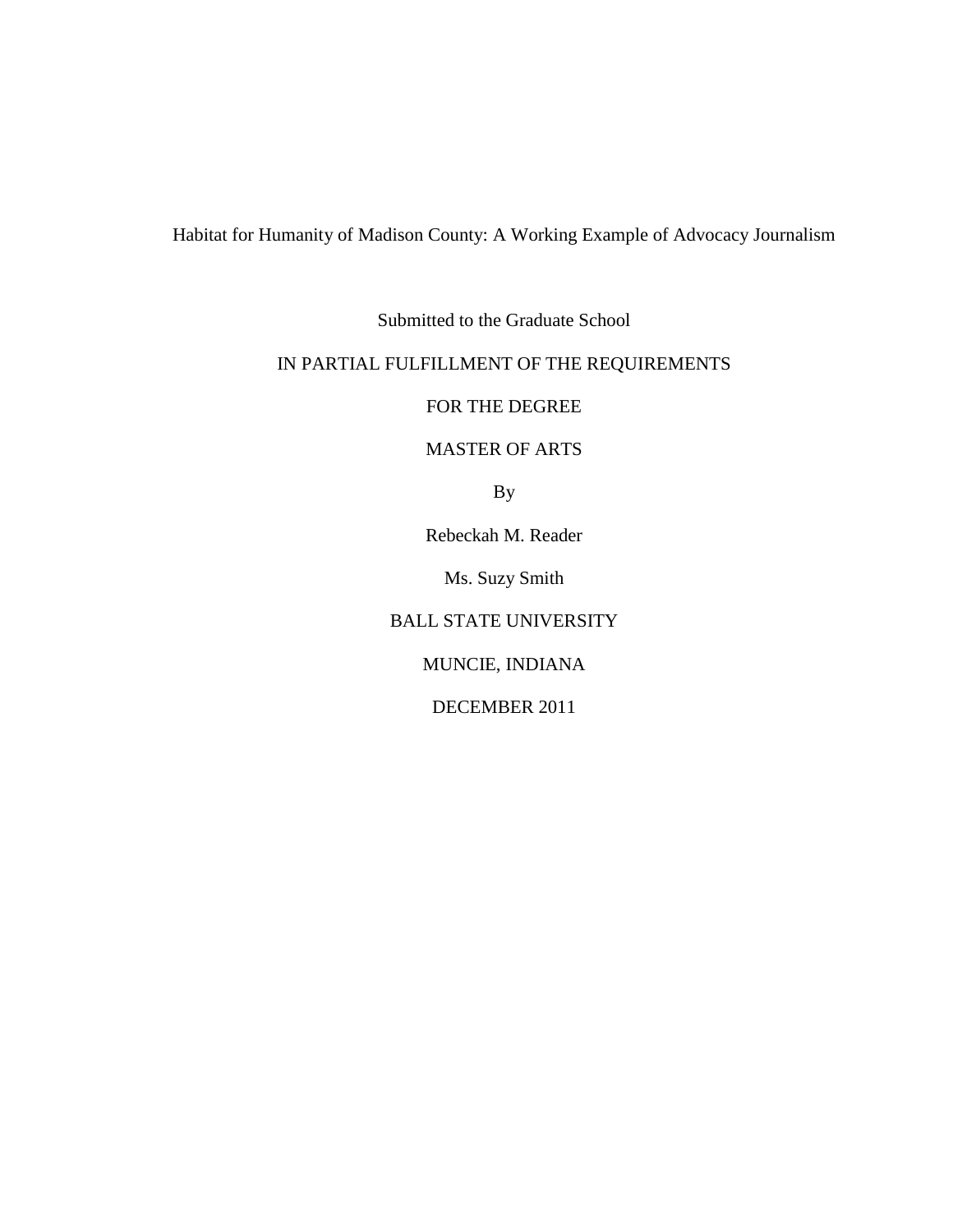# **TABLE OF CONTENTS**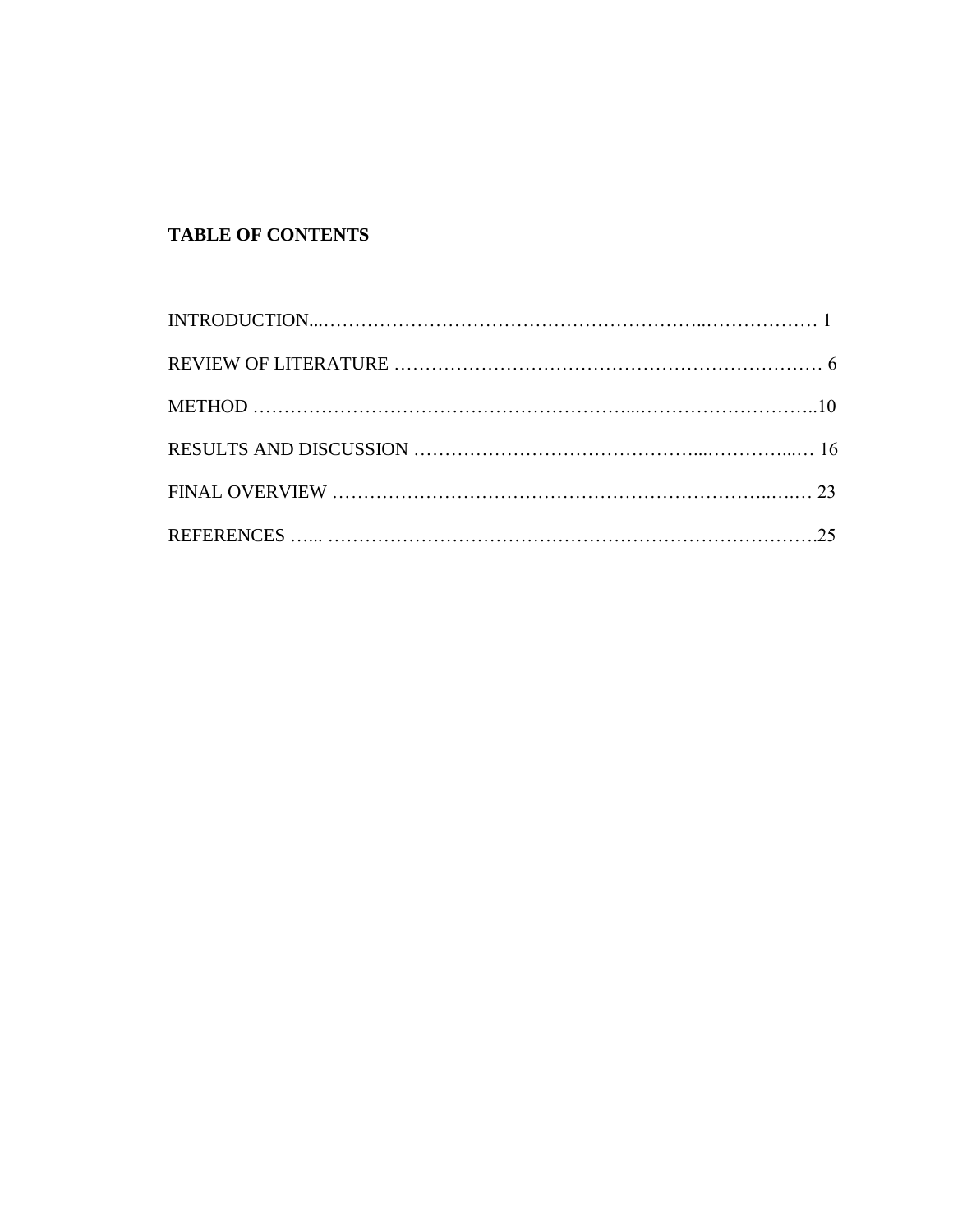#### **INTRODUCTION**

Journalism is the collection and editing of news presentation through the media. (Merriam*-*Webster"s, 2011) From the moment the first newspaper rolled off of the presses, journalism has been an advocacy profession. That"s because the primary goal of journalism is to act as a watchdog. Watchdog journalism is investigative reporting aimed at finding hidden evidence of social ills, official deception and institutional corruption. (Overholser, & Jamieson, 2005)

Media advocacy tries to work through the news to put the spotlight on selected social and health issues, focus the light on policy-oriented solutions, and hold the light in place over time. This three-step process: setting the agenda, framing or shaping the issue, and advancing a specific solution or policy, is the core of media advocacy. (Tulloch & Lupton, 1997)

Advocacy journalism is journalism that advocates a cause or expresses a viewpoint. (Merriam-Webster's, 2011) Therefore, advocacy journalism is often seen as a watchdog to help the disenfranchised and at-risk.

Advocacy journalism also extends beyond holding others accountable to actually being a proactive player in bringing about change by investigating and bringing to light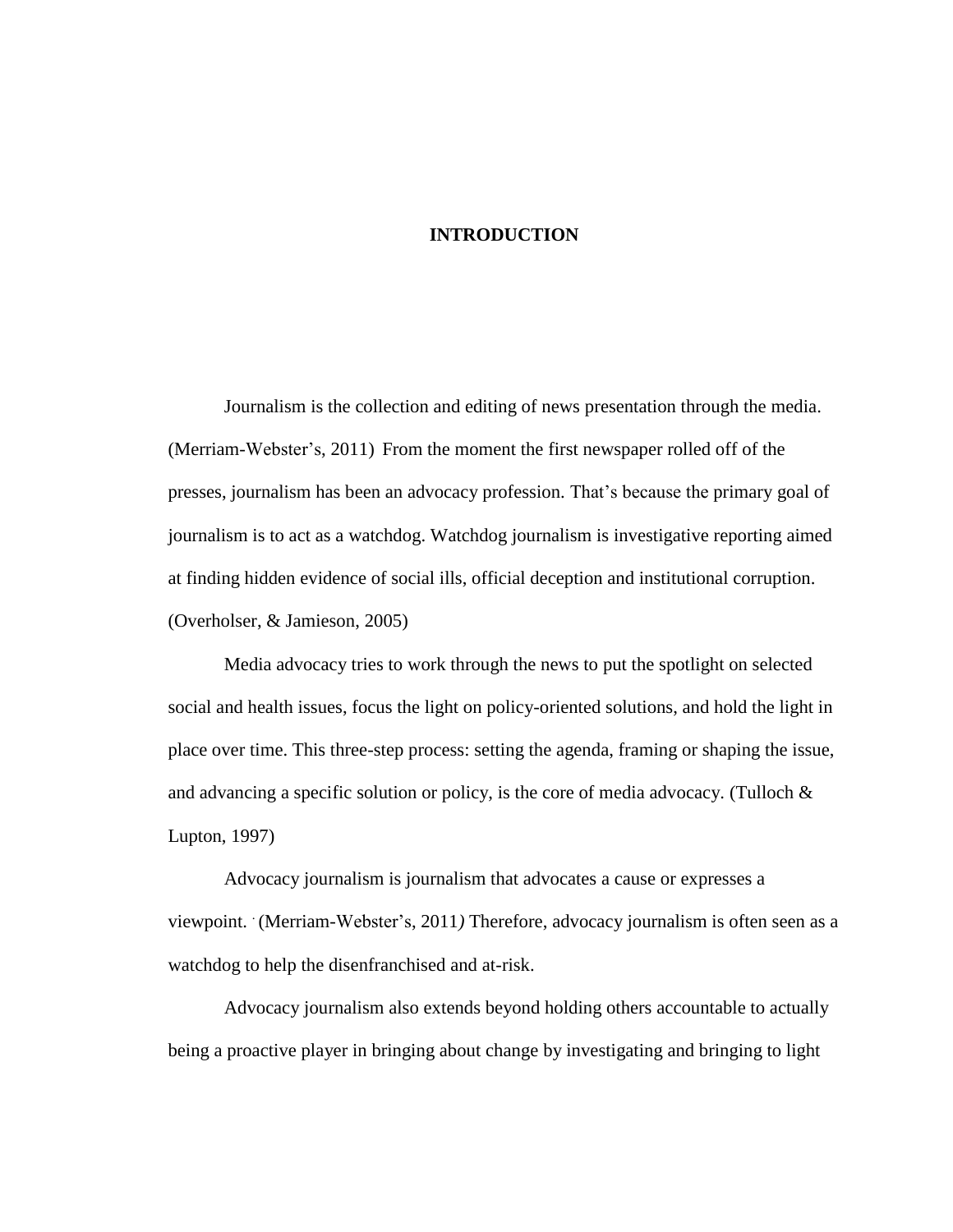social ills. This project is the highlighting of a social ill in the name of social justice. Social justice is about creating a society believing that human beings deserve equality and solidarity in opportunity. (Zalda, Majhanovich, & Rust, 2006) The journalist cannot be objective and at the same time be working to create a different society. Objectivity is about presenting what is, but advocacy is about changing what will be. The journalist must switch from an objective role to an advocacy role in order to increase the audience"s knowledge of social justice ills and in order to work with the audience to correct those ills.

This creative project takes an advocacy approach with the nonprofit Habitat for Humanity. It focuses specifically on the Madison County affiliate of the organization.

My background in relief work initially drew me to this organization. I spent my last spring break offering Hurricane Ike relief in Galveston, Texas. After working to demolish buildings, I decided I wanted to see the other side: the construction of buildings.

Habitat for Humanity is a Christian nonprofit organization that seeks to create affordable and sustainable homes for lower income families. It"s a worldwide organization that works with local organizations and government agencies to monitor public policies related to housing, community and international development. (Habitat, 2011)

Millard Fuller and his wife, Linda, founded the organization in 1976. The organization has built more than 400,000 since then. (Habitat, 2011) The Madison County affiliate started in 1988 and has built about 25 homes in its 23 years of operation.

The organization strives to build homes that meet community standards and that families can reasonably maintain on their own. Houses in Madison County typically have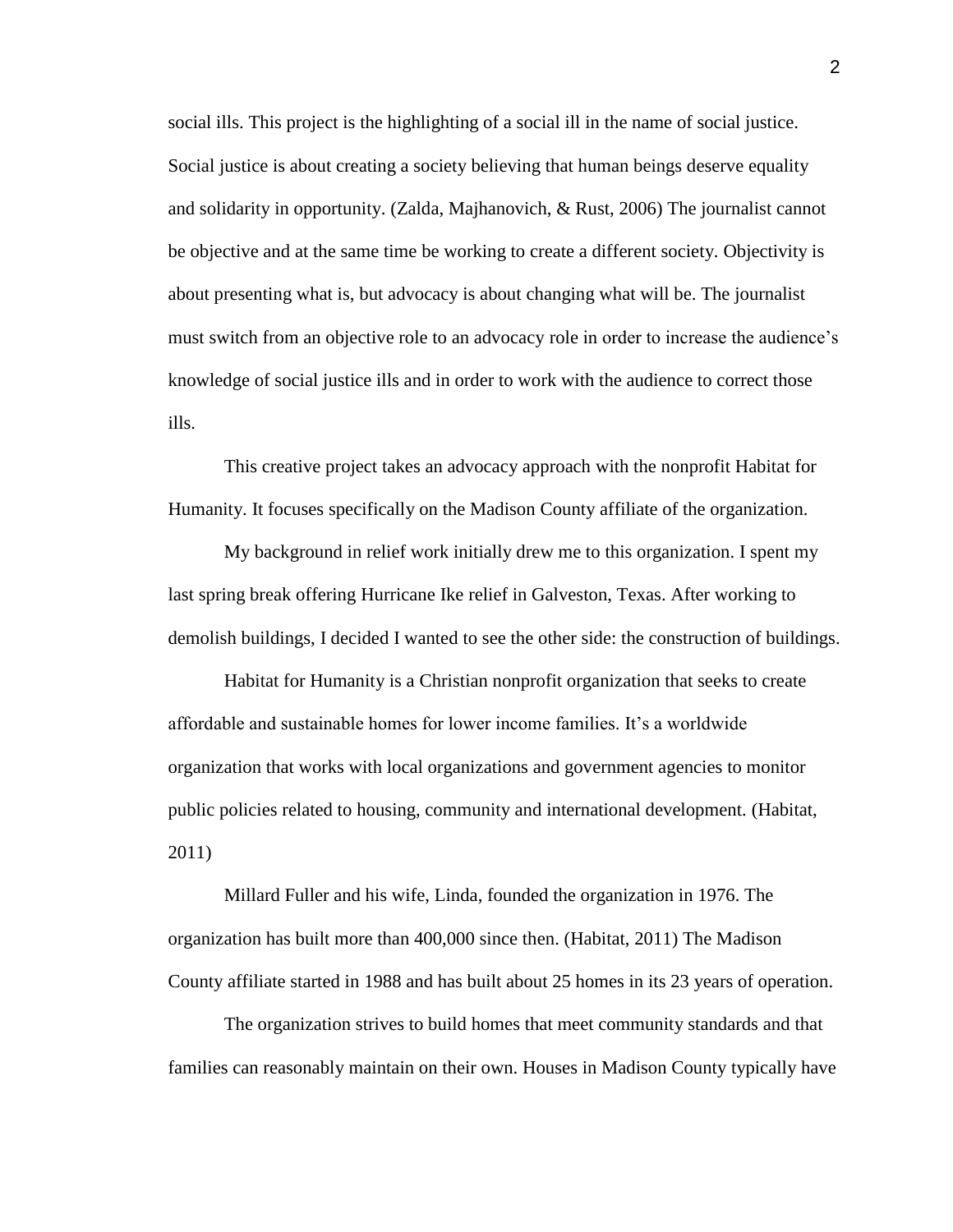three bedrooms, a large combination kitchen-living room and two bathrooms. The houses also often include a front porch, storage barn and side-entry deck. When at all possible, the organization strives to use energy efficient windows, furnaces and appliances.

While many people believe Habitat just gives houses away, there actually is an application, building and purchasing process involved. Entering into a loan contract with Habitat is not as stringent as with a bank. The homes are financed at 0 percent interest and the mortgage payments can be adjusted based on a family"s circumstances. One example would be extending the length of the loan if an unforeseen repair popped up that necessitated the family using part of their mortgage payment to pay for repairs.

Prospective homeowners must meet several criteria before they can become partner families. There must be a need for a home, ability to pay and willingness to cooperate with the process. They must be citizens or legal residents, prove stable income, have good credit, fall between income minimums and maximums for their region and have a savings account for a period of time. (Habitat, 2011)

Partner families must pay a down payment, make monthly payments, attend homeowner classes and put in 200 hours of sweat equity. (Habitat, 2011) Sweat equity means the homeowners must help build their homes or help on other homeowner"s homes to show that they are really committed to the process.

Once a family moves in, Habitat for Humanity will take care of the taxes and insurance but the family must make timely mortgage payments. The family must keep up with maintenance and repairs. The foreclosure rate on Habitat homes is less than 2 percent. (Habitat, 2011)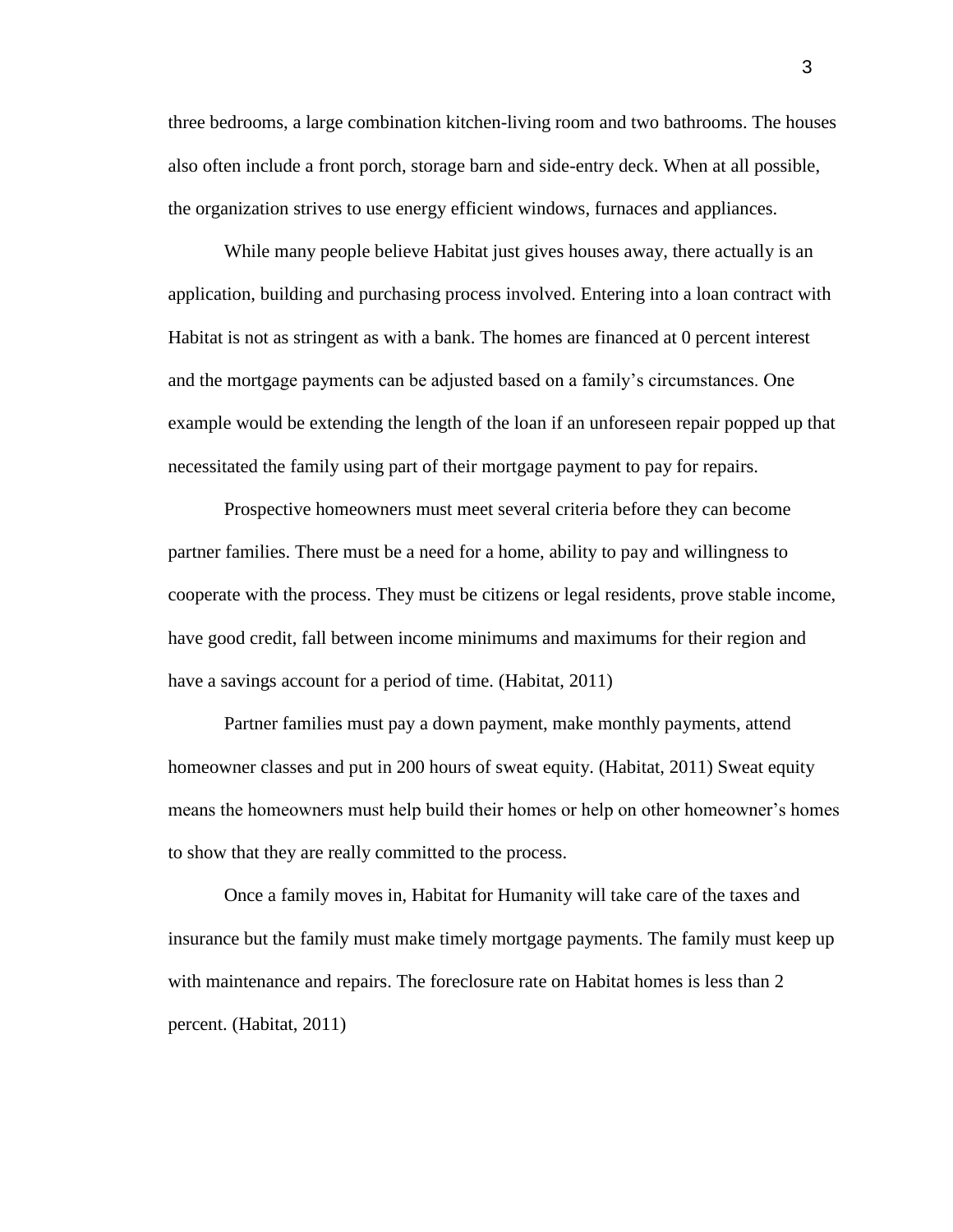I reached out to Habitat for Humanity of Madison County, they didn"t contact me. When I told the director about my idea to produce a short video that they could use to recruit homeowners, donations and volunteers, he remarked, "that is just what we need." This project would not be considered advocacy journalism if Habitat for Humanity of Madison County had contacted me, provided any of the equipment or tried to control the story. Instead, they responded to my proposal, gave me creative license and were very hopeful this project would help promote their organization.

Madison County"s affiliate has struggled to get the word out about how they can help families. Part of that is due to a lack of publicity and part of that is due to the stigma attached to what is perceived to be a handout. Many prospective homeowners do not pursue Habitat because they are embarrassed they cannot purchase a home through normal channels. By showing partner families who have found the process to be life changing, the stigma of low-income status fades as the reality of the American dream is realized.

Habitat for Humanity of Madison County has also struggled to lure new volunteers because many people in the community are already committed to organizations like the Salvation Army. By showing the relationships volunteers make with each other and with partner families, more people may begin a long-term relationship with Habitat.

My career goal is to tell the stories of the less fortunate in order to bring about change. I want to be the microphone for those without a voice. This, in my opinion, is what advocacy journalism is all about. I feel my creative project does more than reach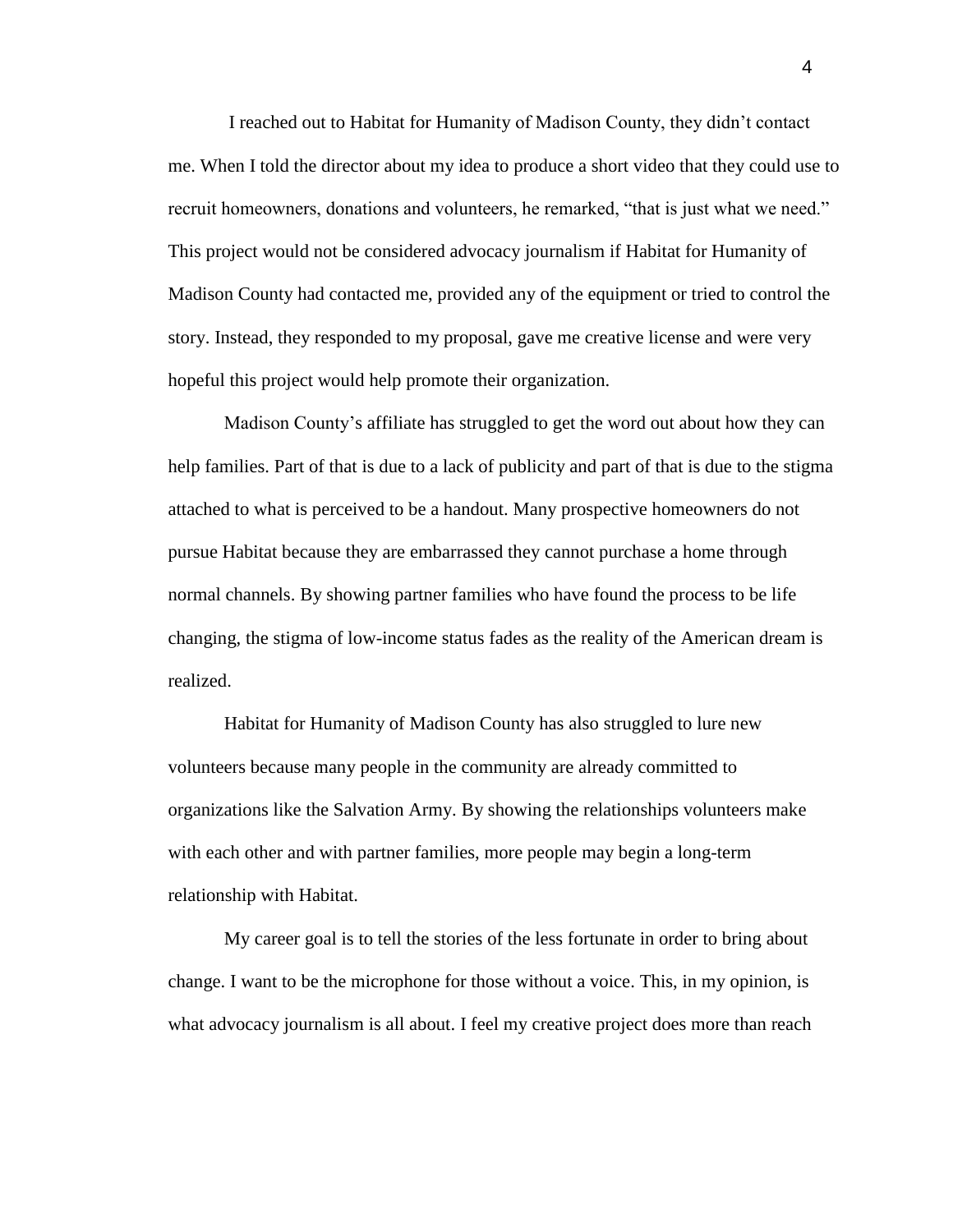this goal. It tells the story of an organization struggling to find families and struggling to find support while still providing a community with a much-needed service.

I also understand with my chosen field that I will be required to perform technically. I decided to be intimately involved with every part of the process so that I could easily adapt to the "one-man-band" atmosphere news is adopting. I wanted to conceptualize, shoot, interview, and edit the entire piece so I would be forced to recognize my strengths and my weaknesses. This experience will allow me to work on my weaknesses.

The year 2011 marks the  $35<sup>th</sup>$  year of Habitat for Humanity so it is definitely a newsworthy topic. The recent economic downturn has left many people unable to pay for homes so it is important that the public is informed about this organization. The most interesting news value in this creative project is that Habitat for Humanity of Madison County will celebrate its first paid off mortgage this year.

The Madison County affiliate of Habitat for Humanity will be able to use this creative project to further their agenda. The product will detail their biggest accomplishment thus far and highlight their future goals. It will be a promotional tool to keep this affiliate moving forward. The creative project will help educate the public about the need for volunteers and funding as well as educate the public about a resource for low-income families in Madison County.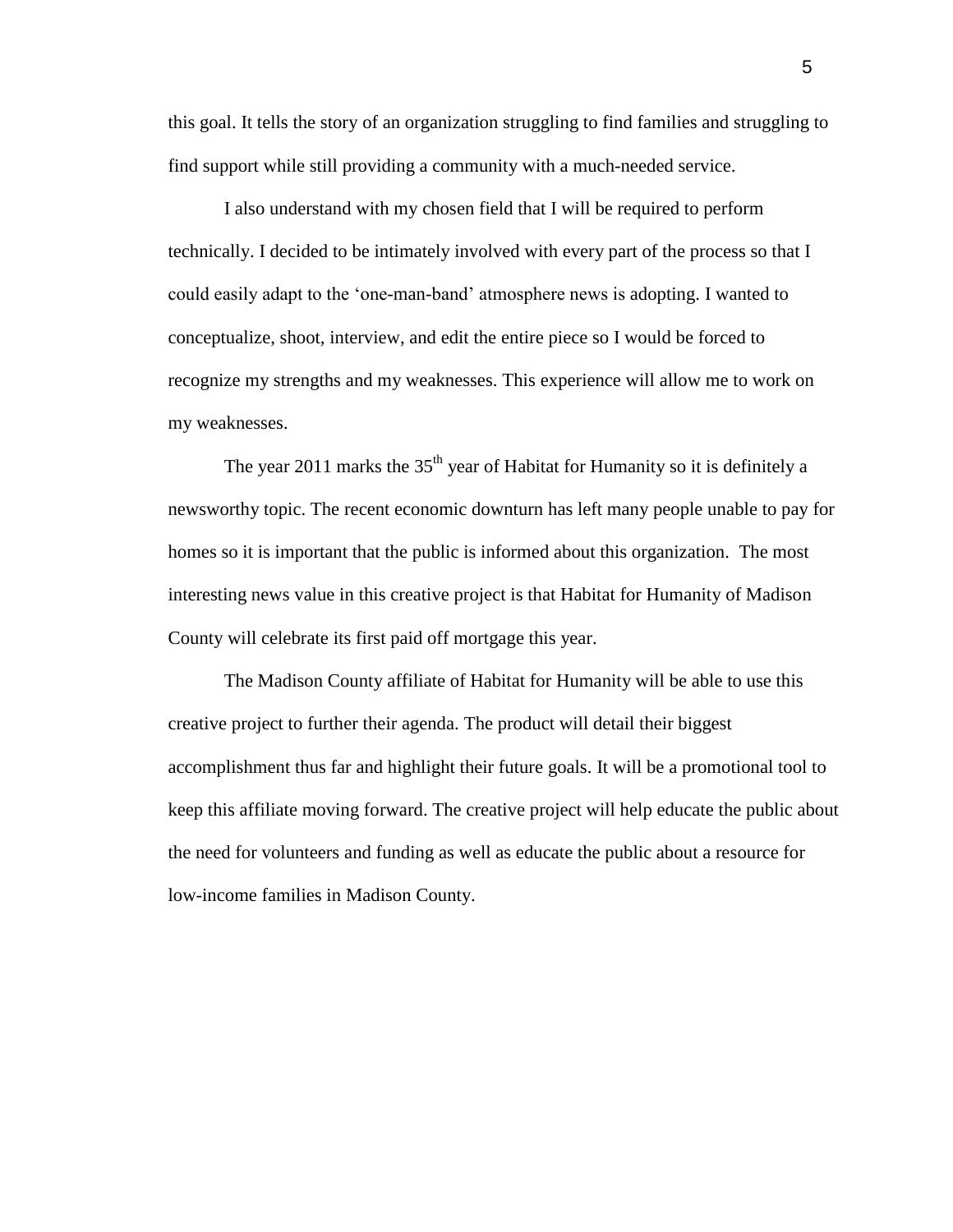#### **REVIEW OF LITERATURE**

The term advocacy journalism does not have a concrete definition. Advocacy journalism, civic journalism, participatory journalism – all have been used to describe work that highlights and proposes some sort of action rather than a work that is objective. It is one of the two founding strains in modern journalism. (Sterling, 2009) While these terms have been used interchangeably, there are some key differences between them.

Advocacy journalism is a genre of journalism that adopts for the sake of advocating on behalf of a social, business, or religious purpose. It is journalism with an intentional and transparent bias. (Driscoll, 2010)

"While still rooted in gathering, organizing, and presenting reliable information, the advocacy journalist is openly trying to make a case, rather than affecting objectivity." (Sterling, 2009)

While mainstream advocacy presses have fallen, their presence has grown online. (Sterling, 2009) An example of an advocacy press both in broadcasting and online is *Dateline NBC: To Catch a Predator.*

*Dateline NBC* is journalistic in nature, employing journalists to produce, write and deliver the information, yet *To Catch a Predator* was produced, written and delivered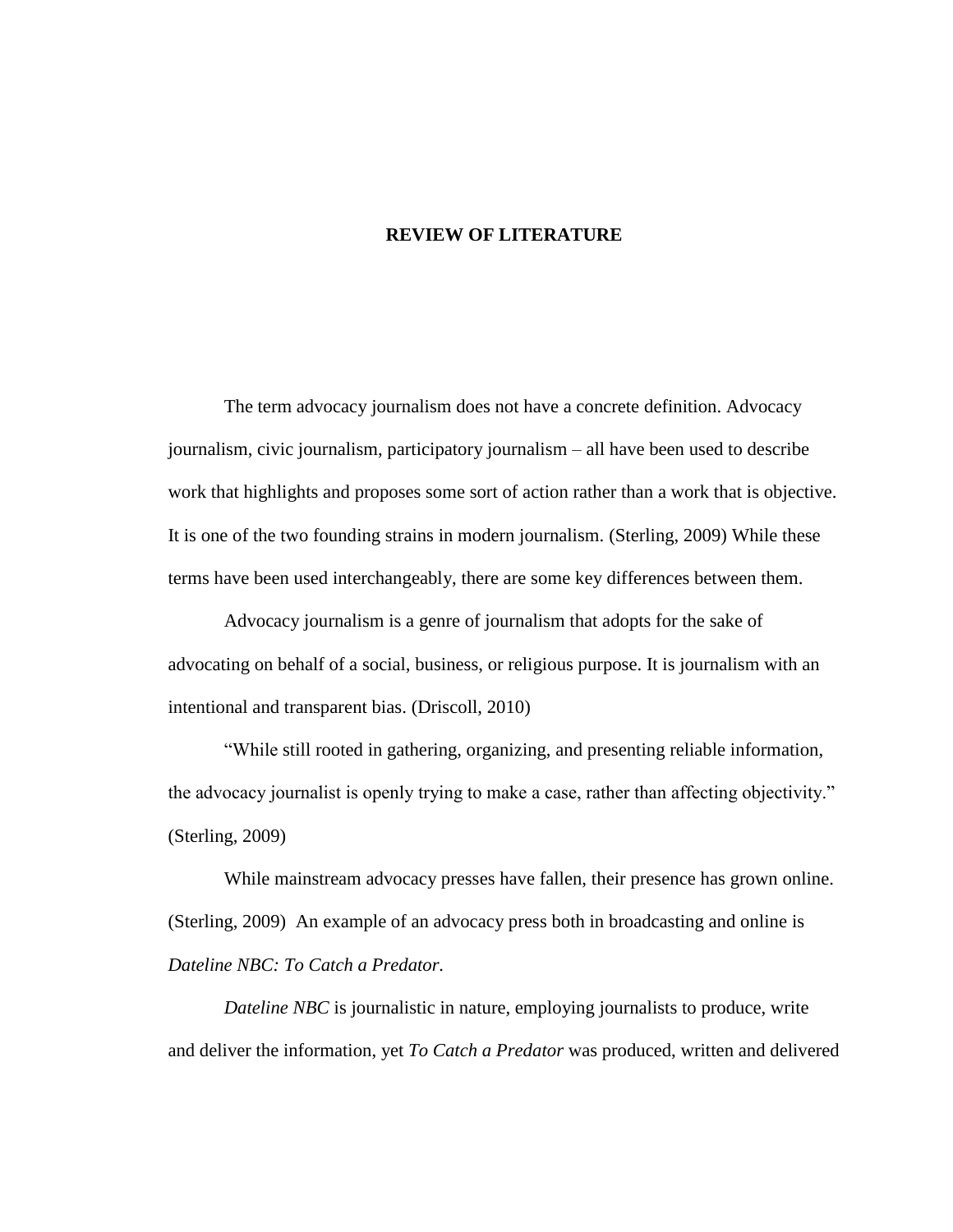with an agenda; an agenda to forward the message that the umbrella organization was trying to communicate.

"They are not spectators who are giving us an active report of what is going on but they are active citizens, they are engaged subjects and agents in trying to make the world a better place." (West, 2004)

*Dateline NBC: To Catch a Predator* was an ongoing undercover investigation into online sex predators from 2004-2007. *Dateline's* Chris Hansen plays the part of advocate. Along with a team of undercover detectives, Hansen uncovers grown men searching for sex with underage girls online. Those men are then prosecuted for their alleged crimes. *To Catch a Predator* highlights and then addresses the issue of online predators.

*To Catch a Predator* is an example where "you can be objective and still take on an issue that is important to society and to you personally," Kennedy says. (D. Kennedy as cited by P. Johnson, "2007")

Many have urged more interactive and action-oriented coverage as one approach that might serve as a vehicle for rebuilding the public sphere. (Sterling, 2009)

Advocacy is different from promotion or public relations in that the journalist does not benefit monetarily.

There is a difference between citizen journalism and advocacy journalism as well. Citizen journalism is created by citizens and not journalists. John C. Dvorak summarizes the problem with citizen journalists with the following metaphor:

"You can't play professional baseball just because you think the Seattle Mariners stink. You're not a good enough ballplayer." (Dvorak, 2006)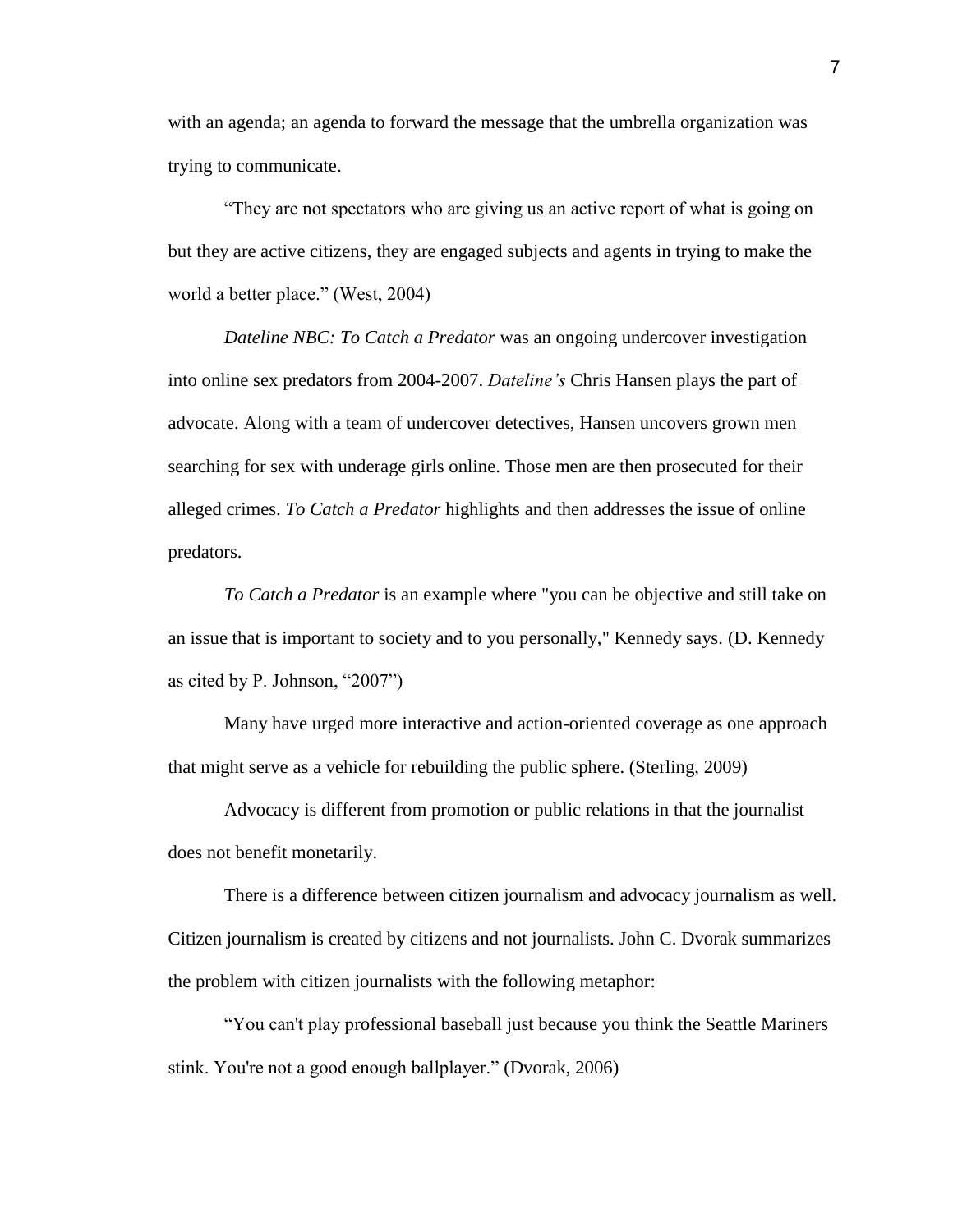Citizen journalism is not the best type of journalism to get the story of Habitat for Humanity out. It does not have enough power to produce change.

"Today, many journalists see themselves as some combination of informer, interpreter and advocate." (Wahl-Jorgensen, & Hanitzsch, 2009) That is how I see myself and how I see advocacy journalism. Coupled with the aforementioned understanding of what advocacy is the technical aspect of delivery.

Video is the best way to communicate the story of Habitat for Humanity of Madison County because it plays on multiple senses. People retain only 20% of what they hear, 30% of what they see but 50% of what they see and hear. (Glasser, 1984) This project combines digital story telling in both an auditory and visual fashion.

Non-profit consultants often suggest organizations create videos to visually show their mission instead of just telling about the mission through pamphlets and word of mouth. Video "helps create a connection that could be easily lost with a long, strongly worded paragraph." (Wasseluk, 2011)

"Video more than any other medium, can tell powerful, emotional stories that move supporters and donors to take action. Instead of simply telling potential donors about the organization"s…work, it can show them the people it helps and allow them to hear volunteers and those they help in their own words" (S. Rosenberg as cited by P. Panepento, "n.d.")

While this Habitat affiliate employs several promotional techniques such as cold calling, word-of-mouth and pamphlets, they do not have a video. While several other affiliates such as the Lexington, Kentucky branch, do have promotional videos, there is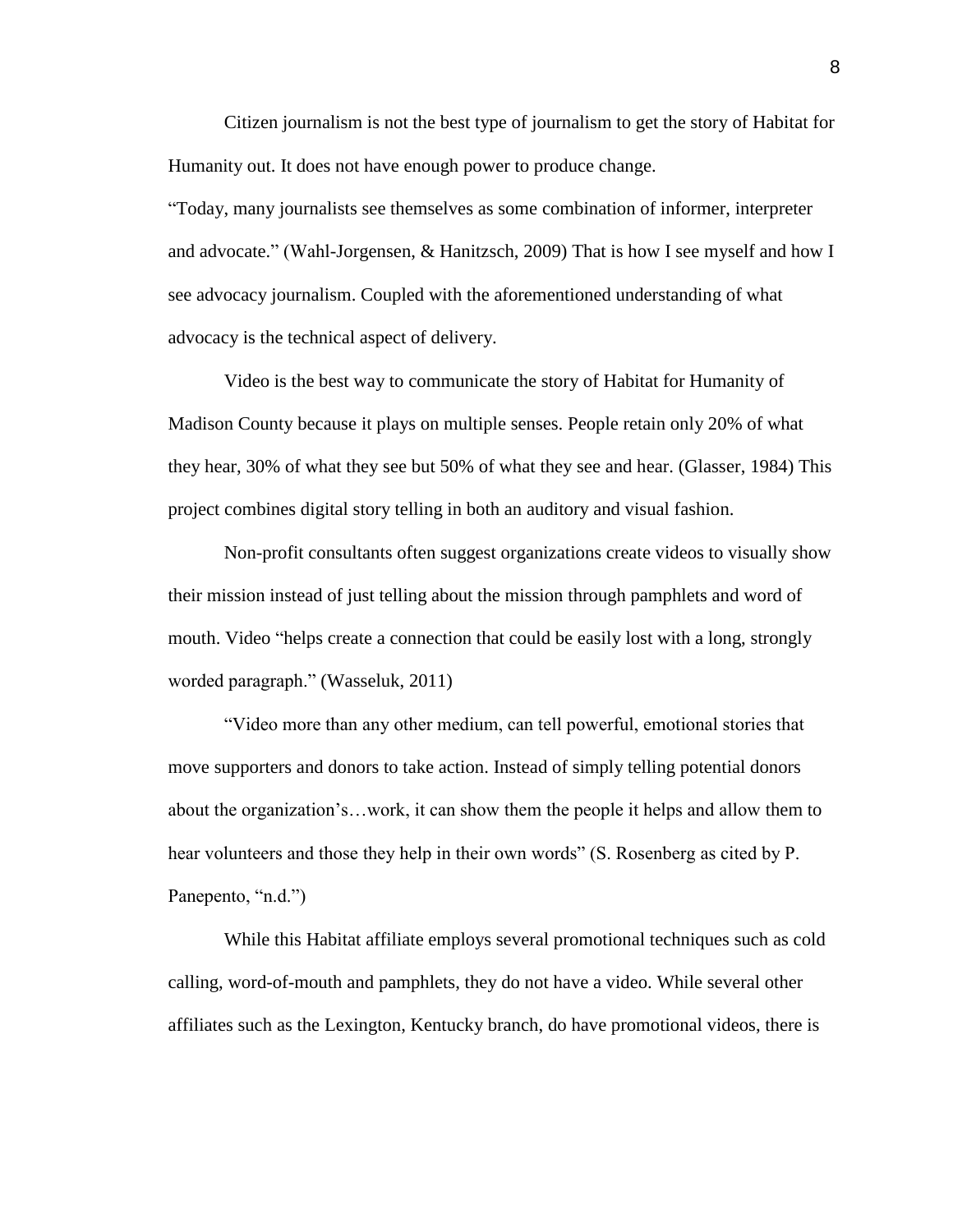no systematic process under the Habitat for Humanity International umbrella for each affiliate to talk about their unique experiences or accomplishments.

Habitat for Humanity International does have a few public service announcement type commercials on its website, but there is not a specific video about Madison County. Without this creative project, the Madison County chapter of Habitat would have to hope they fall under the evergreen promotional materials HFH International has. The research and interviews conducted in this creative process prove that the stories of these individuals and the accomplishments of this branch would go untold without this piece.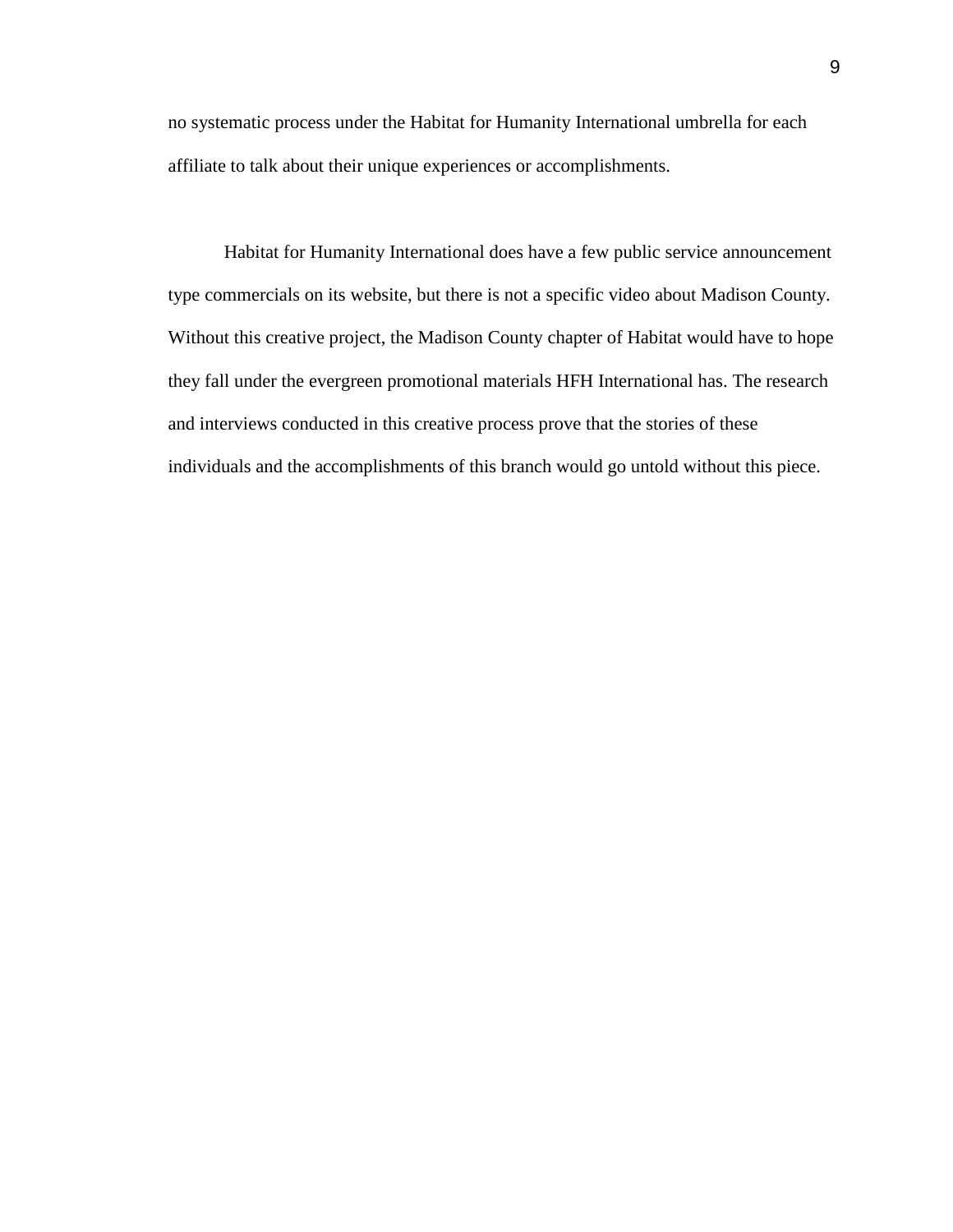#### **METHOD**

The reason I did this project is because I like to tell stories and I am also a fan of nonprofits. I saw this as an opportunity to mesh the two. My goal was to create a product that not only I could use professionally but also that Habitat could use to further their mission.

The method was a combination of a traditional journalism skill set paired with the technology available to produce a 10-minute advocacy video.

This creative project is an extended news piece designed to be used in a promotional and persuasive way. More than 20 hours of footage was captured over a 10 month period using a professional grade Sony PD 150 camcorder.

The creative project was captured in standard definition with a 16:9 ratio. It has the ability to be bumped up to High Definition for publication online and as part of a broadcast production.

The footage was digitized using a Sony mini-DV tape deck into Final Cut Pro 7.03. It was edited together using Final Cut Pro 7.03 and then exported in a QuickTime format. Standard definition was utilized because it satisfied the basic requirements needed to get the message out. This project was not designed to be a feature film so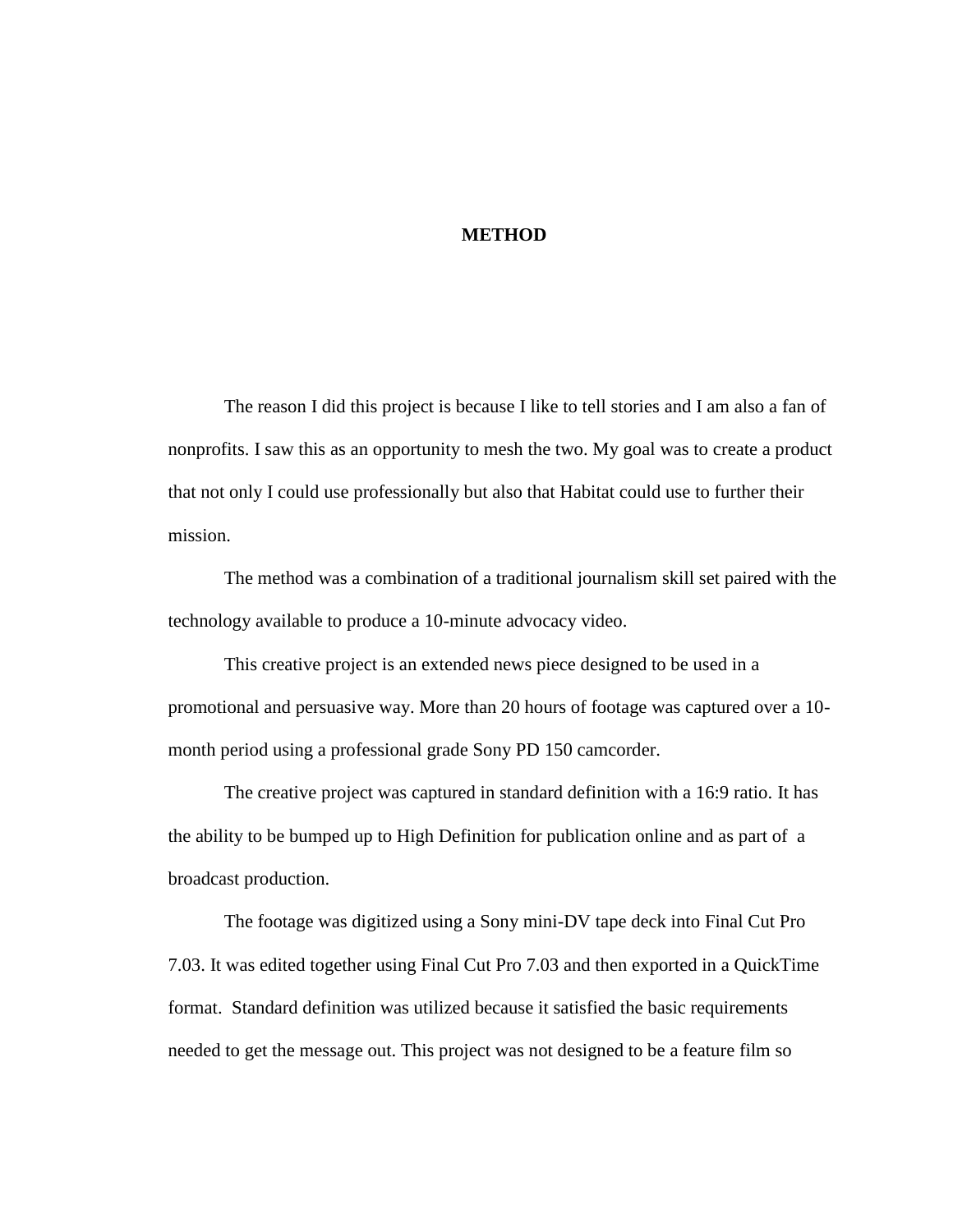advanced equipment was not necessary. The aforementioned technological choices were made based on what was available.

I decided to cover all parts in the process to provide context for the audience by telling them about the many aspects of the story. A prospective homeowner was interviewed as she was waiting to hear if she would receive a home. Another set of homeowners were in the process of working on their home. Another homeowner had just moved in and had just had her home dedicated. The final homeowner was the one who is going to pay off the mortgage.

Each homeowner represents a different part of the process: the selection process, the building and sweat equity requirement, the house dedication and finally, the final homeowner who is about to fulfill the financial obligation to the organization.

This method allows the creative project to fulfill five of the seven commonly accepted news values: impact, timeliness, prominence and proximity. (Curtis, 2011)

News has to meet certain criteria in order to be effective. Among those are the previously listed values. This project hits on each of those to some degree. By fulfilling the requirements of these journalistic standards, this creative project is proven valid and useful for fulfillment of a master"s degree and use by this nonprofit organization.

The key to measuring if a story is even necessary is to evaluate its potential impact. Impact says many people will be impacted or affected by the work. Many people are not able to pursue the purchase of a home through normal means because of their low-income status. If more people were educated about how to pursue Habitat as a means to getting a home, the "American dream", then the project will satisfy the impact criteria. If you have impact then there"s a need to tell the story.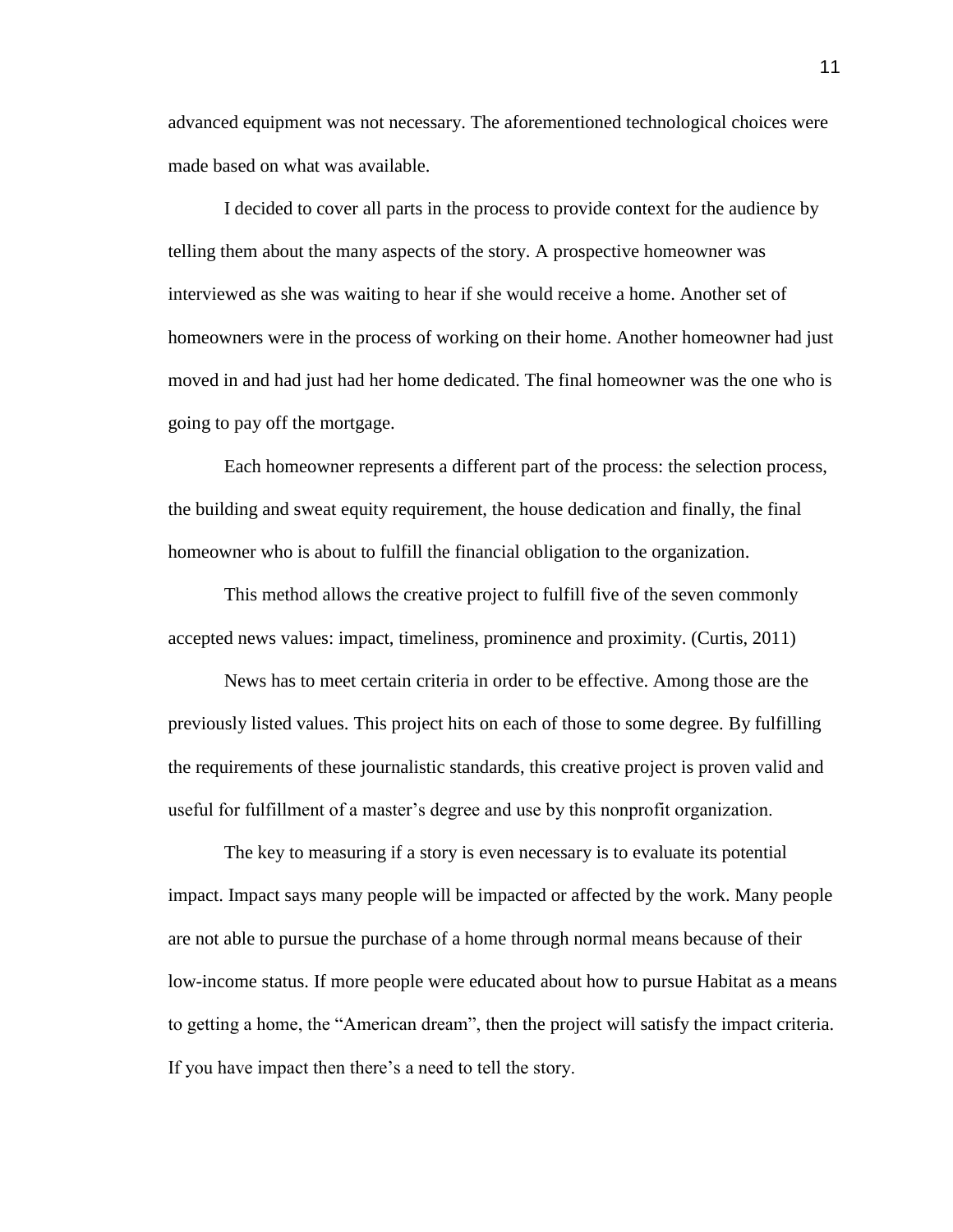The year 2011 marks the  $35<sup>th</sup>$  year for the organization. Because this story is going on now, it is timely. Successfully equipping low-income families with the opportunity to earn home ownership for three decades is no easy feat. Beyond the benchmark anniversary, Habitat for Humanity of Madison County is celebrating the first paid in full mortgage in 2011. That event will never happen again so it is especially unique and timely. Without this creative project, the story of this one-time event would be lost.

Prominence involves a well-known person or organization. Habitat for Humanity has been an established organization for 35 years. It has built more than 400,000 homes and helped place more than two million people in homes. (Habitat, 2011) Former President Jimmy Carter has been an essential part of the organization since 1984 (Habitat, 2011). His celebrity adds to the prominence of Habitat. While Habitat is widely known, there are still some things that are not fully understood. Many people believe that Habitat just gives homes away. That"s not the case. This creative project seeks to fulfill the need for more information by providing a human interest and advocacy focused angle.

Journalism was designed to educate the public for that public"s benefit. By telling a unique story, this creative project has the potential to shape society in Madison County. Not only will Habitat for Humanity of Madison County have their story archived, but journalism as a whole will have another example of advocacy to continue to change society for the better.

Habitat for Humanity of Madison County was selected because of its newsworthiness and the creative license they provided me. Their willingness to give creative freedom was the biggest factor in the coverage. While there were a few instances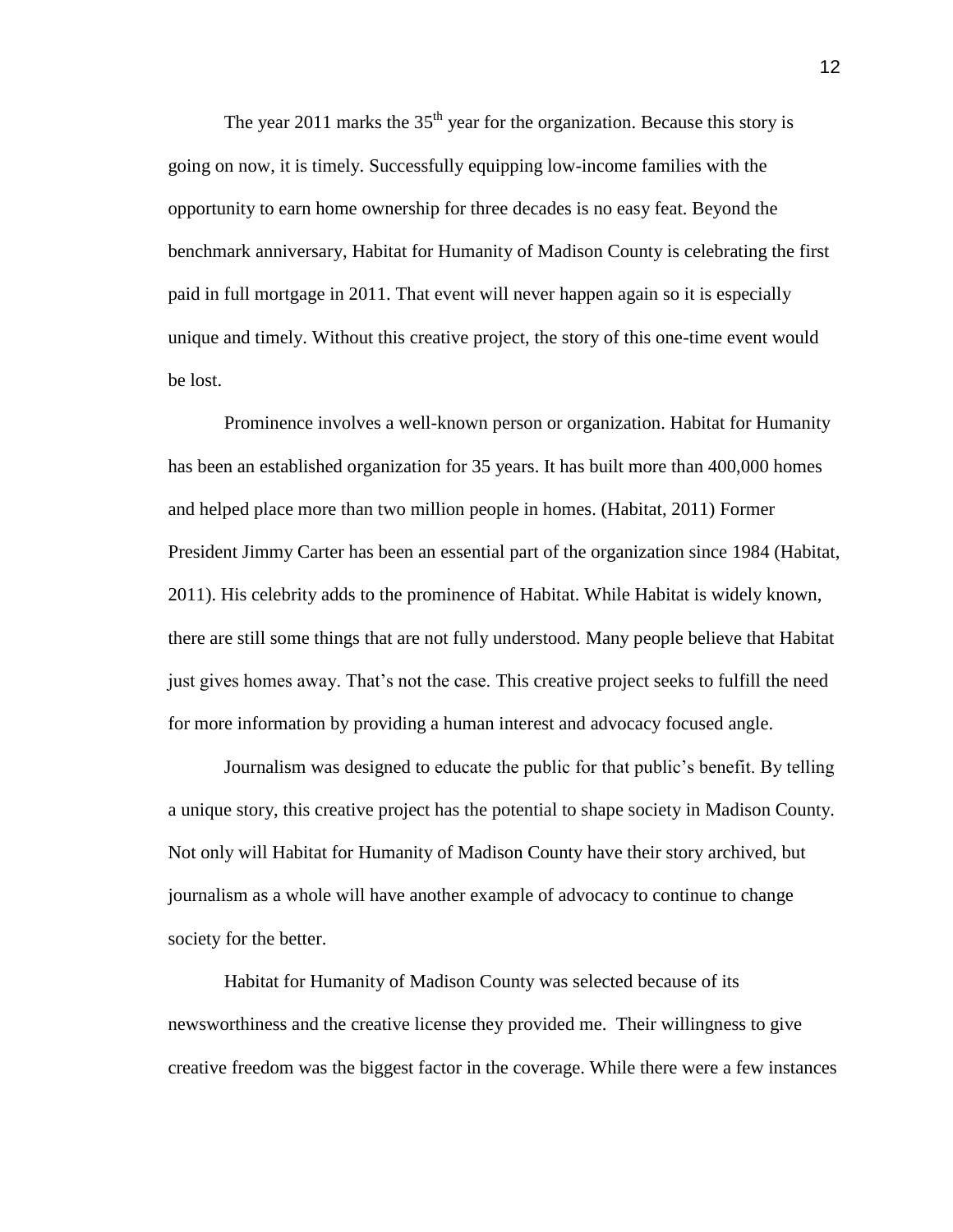where production had to be curtailed due to specific privacy concerns, everything else was fair game. Their willingness to open their doors and to schedule events conducive to a shooting schedule greatly added to their attractiveness as a subject.

Interview subjects were chosen in a similar fashion. There were a few subjects uninterested in sharing their story but there were far more who were willing to share.

This creative project sought to fulfill the needs of any story. Beginning, middle, end – all are things every story must include. The beginning of this project is an introduction to the organization. The middle of the project focuses on the operations, homeowners and volunteers. The end includes a call to action for prospective homeowners from the director and the homeowners.

I wanted to show each part of the process through a different person"s eyes so that the audience could connect with the project. If the audience saw themselves as one of the homebuyers, then perhaps that might motivate them to seek out Habitat as a resource, or perhaps, even donating to help Habitat serve as a resource. If the audience didn"t see themselves as a prospective homebuyer, then perhaps they could see themselves as a philanthropist called to volunteer with this organization. If not working as a volunteer, then perhaps being just another voice for a worthy cause would be an option. By using different people for the different sections, I felt there would be a greater opportunity for the audience to connect with the piece. I feel that is the goal of storytelling: to create something so that the audience can take something meaningful away.

The story itself has to provide meaning but so too does the way that the story is presented. As far as technicalities are concerned, this creative project attempted to model common broadcast techniques. These included the use of sequences, framing of subjects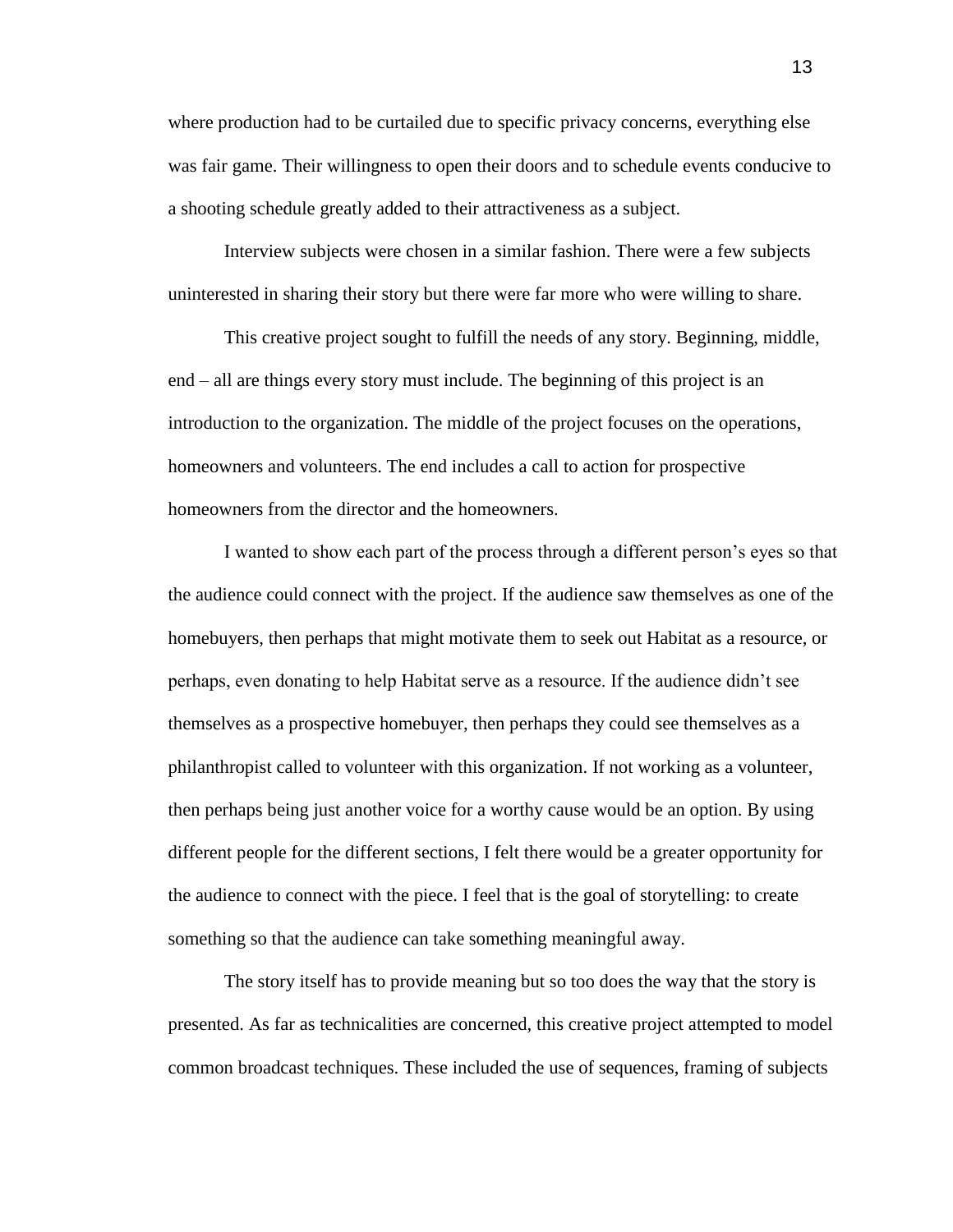and use of background footage. I learned much more about production and other techniques as the project progressed. These other techniques and their use will be discussed in the Results and Discussion section.

Moving back to broadcast technique, though, sequencing refers to wide, medium and tight shots. The purpose of this in broadcasting is to continue to advance the story in a visually interesting way. The different shots create a series that constitute a complete unit of action.

Wide shots work to establish context. A wide shot of an incomplete house in this project, for example, establishes that the story somehow involves the house. The shot establishes that the action is inside this house. Medium shots work to narrow the focus from the big picture to the actual subject. Moving from a wide shot of a house to the medium shot of someone installing a wall in that home moves the story forward and focuses the storyline on the construction of the home. A tight shot of someone driving the nails into that wall brings more detail to the storyline.

The audience can see the shots are creating a message that this person is working piece-by-piece on a large house. The audience therefore becomes interested in the story that all these details help to tell. I employed these techniques over and over again to try to add interest and meaning.

Background footage, b-roll, is secondary footage that also helps to add interest. Broll helps give context. Once an interview is established, the footage cuts away to show something else. Background footage often shows what a subject is talking about. It can be used not only to establish interest but to hide flaws, as was most often the case in this creative project.

14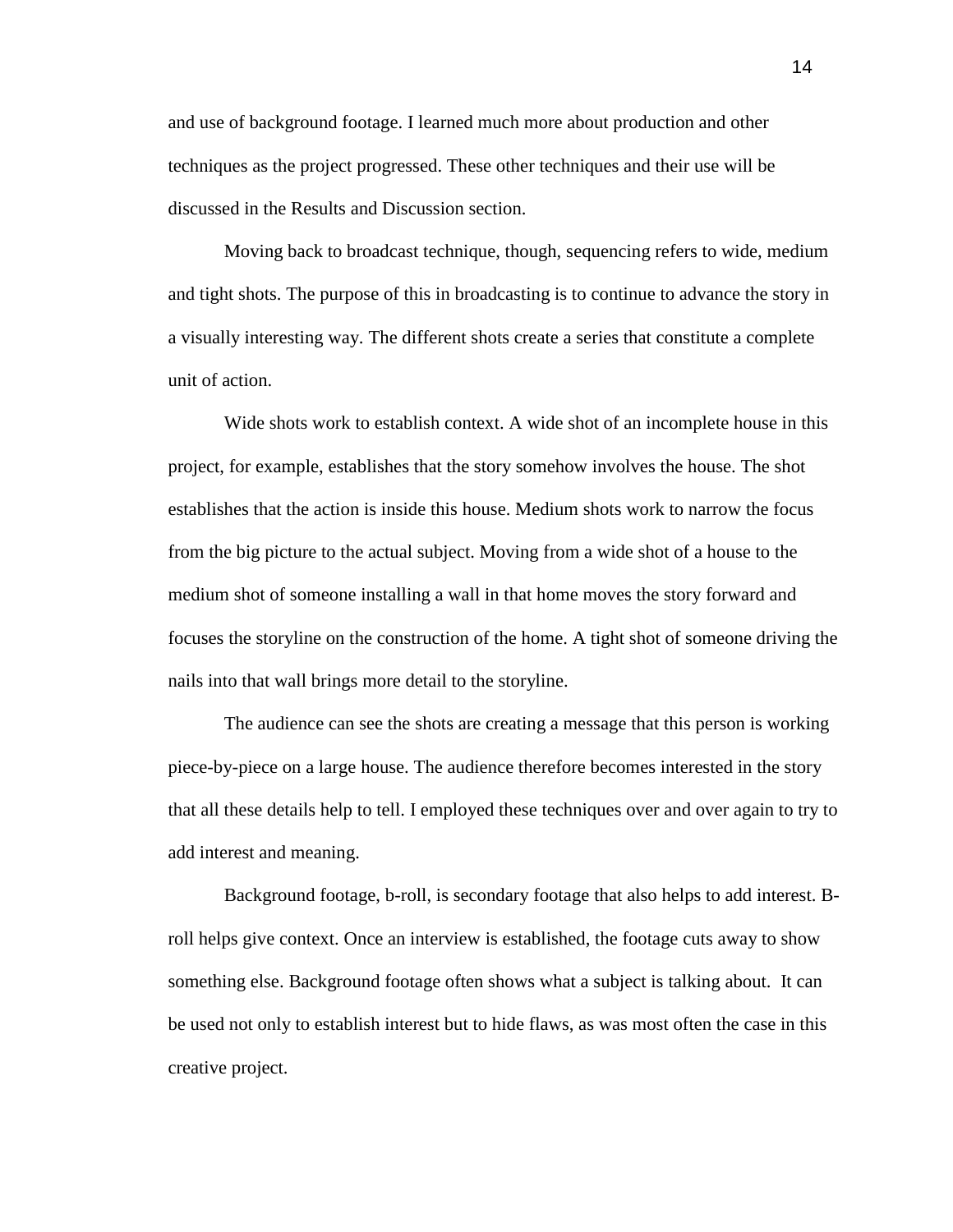The sequences and interviews were shot and then edited together to be a longform news piece keeping with the definition of advocacy journalism.

The completed project was exported onto a DVD for use in meetings and presentations with prospective homeowners, donors and volunteers.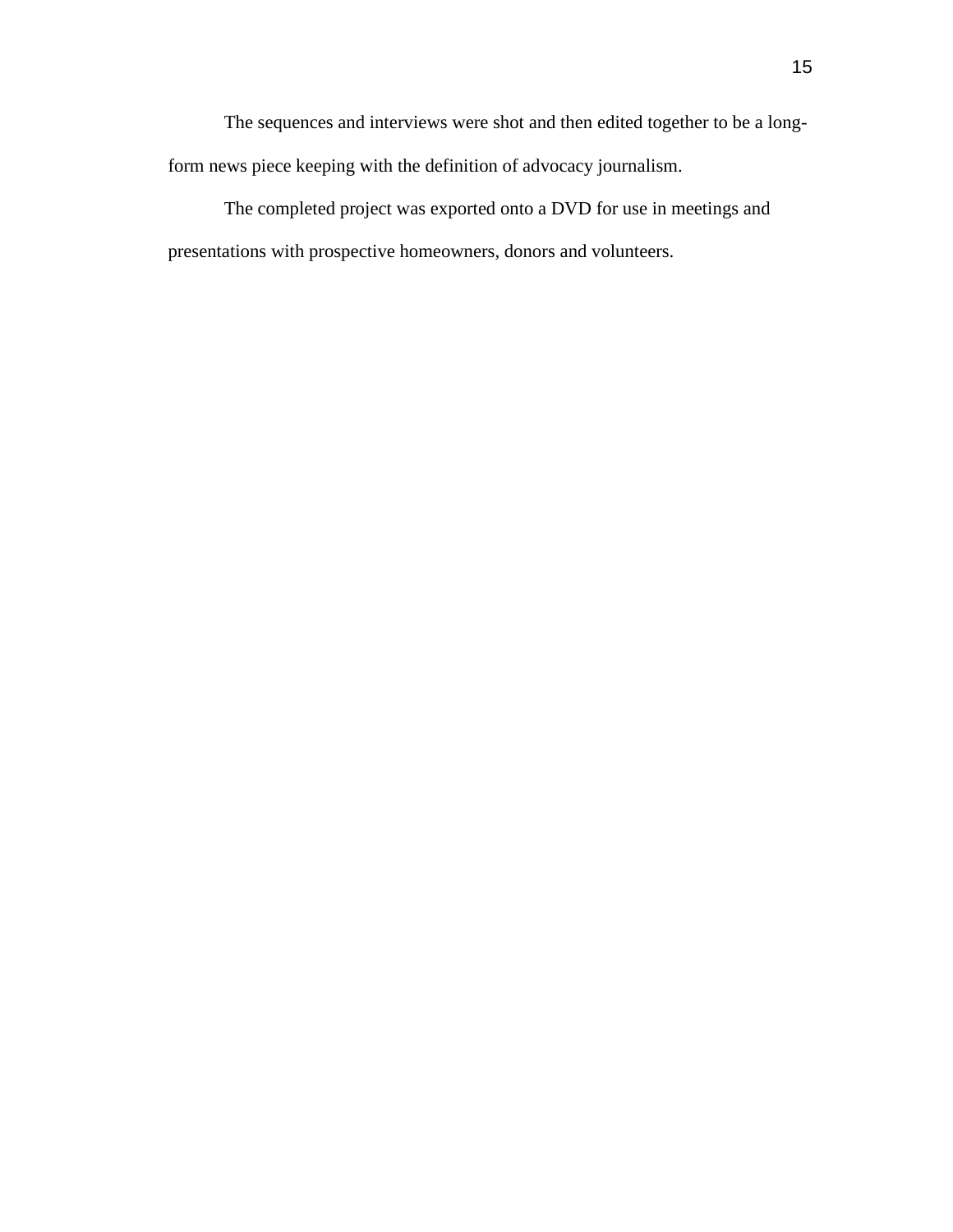#### **RESULTS AND DISCUSSION**

There were several issues that arose during this creative project. These difficulties impacted the overall result. They could be classified into three categories: logistics, technical issues and limitations.

Logistically, some families who were more than willing to be a part of the project had difficulties meeting their Habitat for Humanity requirements. The biggest issue was families not getting in all of their sweat equity hours. Sweat equity is the time and effort families put into building on their own homes. Much of the b-roll and sequences lack families actually working on their homes because our schedules did not often coordinate.

Another logistical issue that affected this project was my own schedule. Many of the Habitat meetings, dedications and move-ins were during weeknight hours when I worked. Not having some of this footage means the majority of the background footage is just people hammering on houses. To have had a more diverse selection of footage would have given a fuller picture of the organization as a whole.

Moving on to technical issues, the biggest one to impact this project was the issue of blank tapes. Two tapes I shot came back blank. Those tapes of course were the digging and pouring of the foundation. I am disappointed that some of the first tapes I shot are not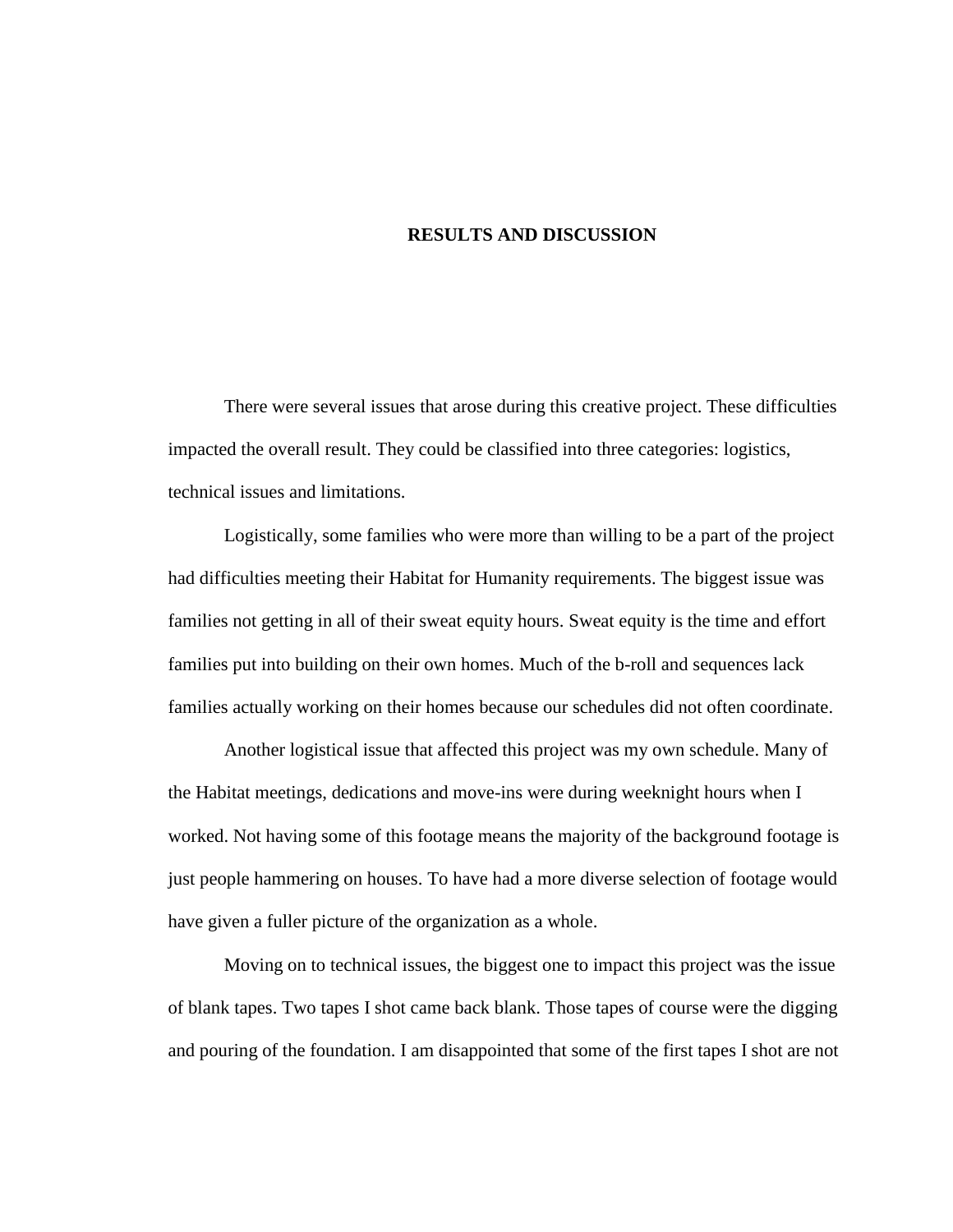in my final piece, but I am also somewhat relieved as my technique improved as this project surged forward.

Other technical issues fell more into a technique issue category. One such came issue from using multiple cameras. One camera had a hood on it that I did not know how to adjust; so much of the video shot using it was unusable. There were also several instances when I forgot to double-check the camera"s settings and wound up with footage that lacked sound or was shot in a 4:3 instead of a 16:9 aspect ratio. I had to compensate for these issues by using the crop function and exporting audio into a third party software editor.

My ignorance of certain production techniques definitely came into play in this creative project. They will be discussed further under the things I learned section.

Not every aspect during this creative process was challenging. Several things did go right. They included reasonable creative freedom, a compelling story and a broadcast outlet.

As previously mentioned, the Madison County chapter of Habitat for Humanity was more than willing to give me reasonable creative freedom. They were very helpful in suggesting interview subjects, letting me know about non-building activities and letting me decide how their story would be told. The only time they told me no was when I wanted to shoot video of the interview process to select eligible families. They explained the reason was due to the financial nature of the interviews. They didn"t want to risk my accidentally taping an interview where someone disclosed any financial, employment or social security information. That seemed reasonable to me.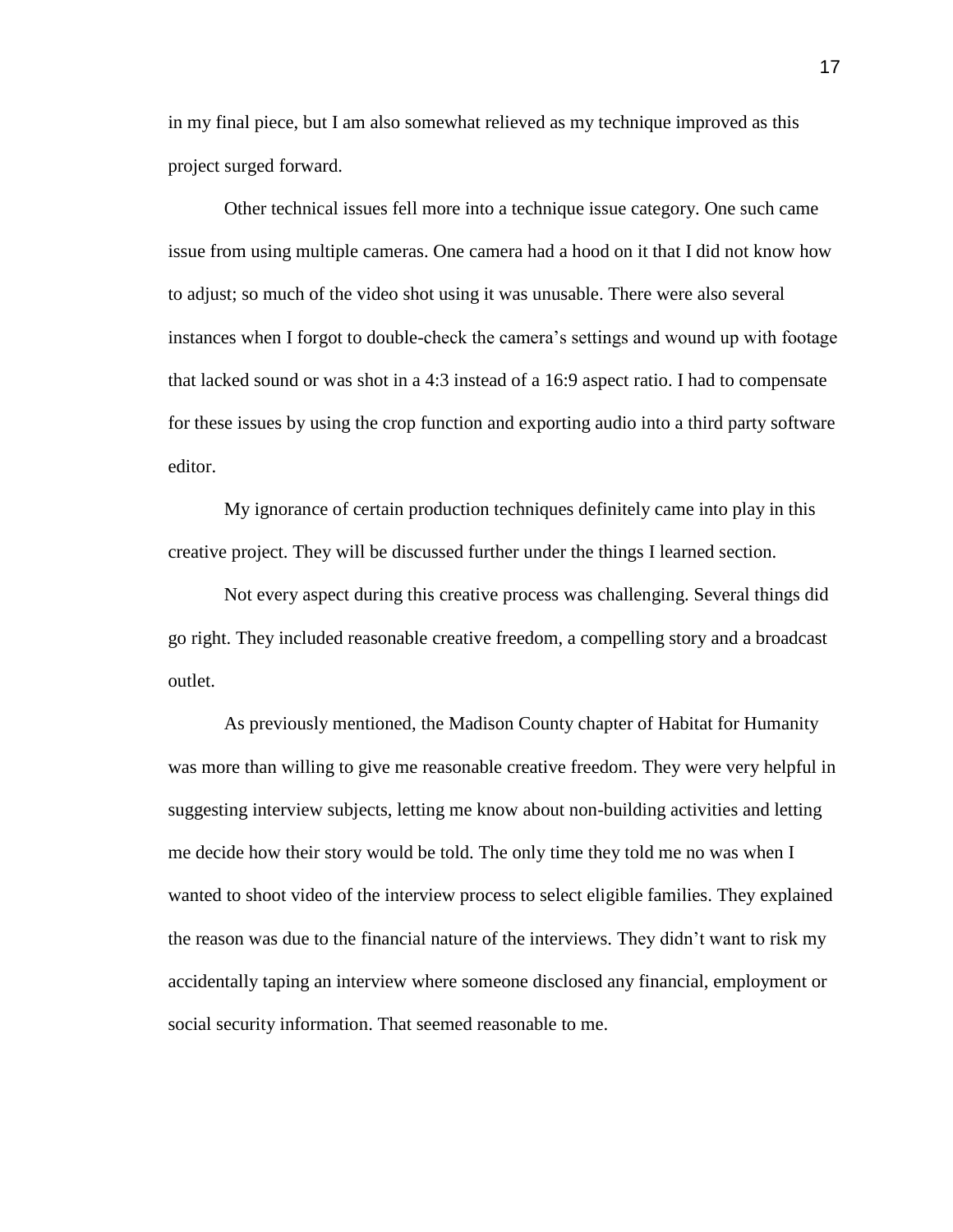The board went above creative freedom to actually facilitate the storyline. They introduced me to the family who was paying off their mortgage. They provided phone numbers, pre-called subjects and forwarded my contact information to subjects who had lost it. They also suggested a volunteer who had been shot and decided to give back by working on the homes.

Their willingness to brainstorm along with me really added to this project's completion. Their support made it easier to work with prospective interview subjects and it allowed me the freedom to tell their story to outsiders.

Empowering people to capture their dreams is nothing short of moving, in my opinion. People moving from abject and unsafe poverty to home ownership, something often considered part of the "American dream", is inherently a good story. What I uncovered in the production phase of this project were recurring themes and individual experiences that greatly contributed to the story.

An example of a common theme was that of going from homelessness to homeownership. Homelessness in this sense is not the lack of a shelter, but the lack of a safe shelter where a family can put their roots down and build toward a better future. Again and again, homeowners and prospective homeowners spoke of how their lives have changed or would change because of this organization. This common theme is what this project is built around.

 Individual experiences that were unearthed during this project included the vicious cycle of sickness and poverty. Several homeowners and their children had illnesses such as asthma and epilepsy that required large portions of their income to treat. Because of that, they were forced to pay for sub-standard housing that often had black mold and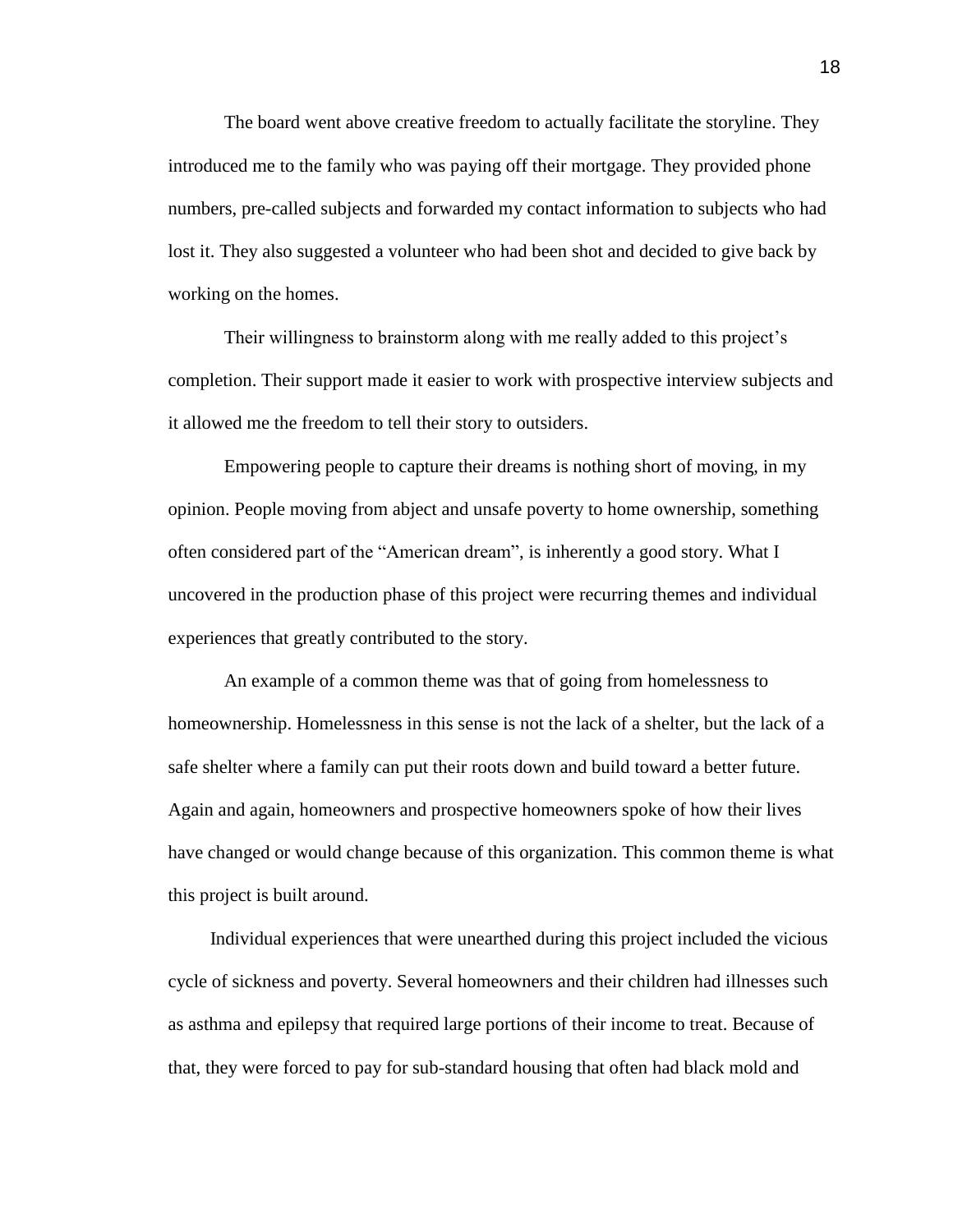ventilation issues that exacerbated their conditions, requiring more medical care that in turn, kept them in sub-standard housing.

Another positive of this creative project was the families and their willingness to participate. It was as though homeownership gave them a freedom that they wanted others to experience. As they worked on their homes, they were empowered to let go of the shame many of them seemed to carry when the interviewing process first began. From a mother forced to live on her brother's couch following a relationship's end to a couple who married very young and had three children in a short amount of time. They all seemed to reach the conclusion that despite the poor decisions they made, the decision to follow the Habitat for Humanity process was one of the best they had ever made.

A great story meets a less than ideal technique to produce an example of advocacy journalism. While the end product isn"t Oscar-worthy, the experience and what I learned make this creative project a valid one. I learned a lot both about Habitat for Humanity, but more importantly about what digital storytelling is truly about. The areas of my education encompass pre-planning, pre-preparing, executing and seeking feedback and adjusting.

The majority of my work prior to this project consisted of 1:15-2:00 pieces that I was able to conceive, shoot and edit together quickly. I approached this project the same way and ended up paying for it in the long run. I"ve learned that I need to pre-plan what message I want to tell BEFORE going out and shooting. I need to be purposeful in figuring out what pieces need to be shot and what order I want them to appear before I start collecting footage. I shot without a purpose for much of my project.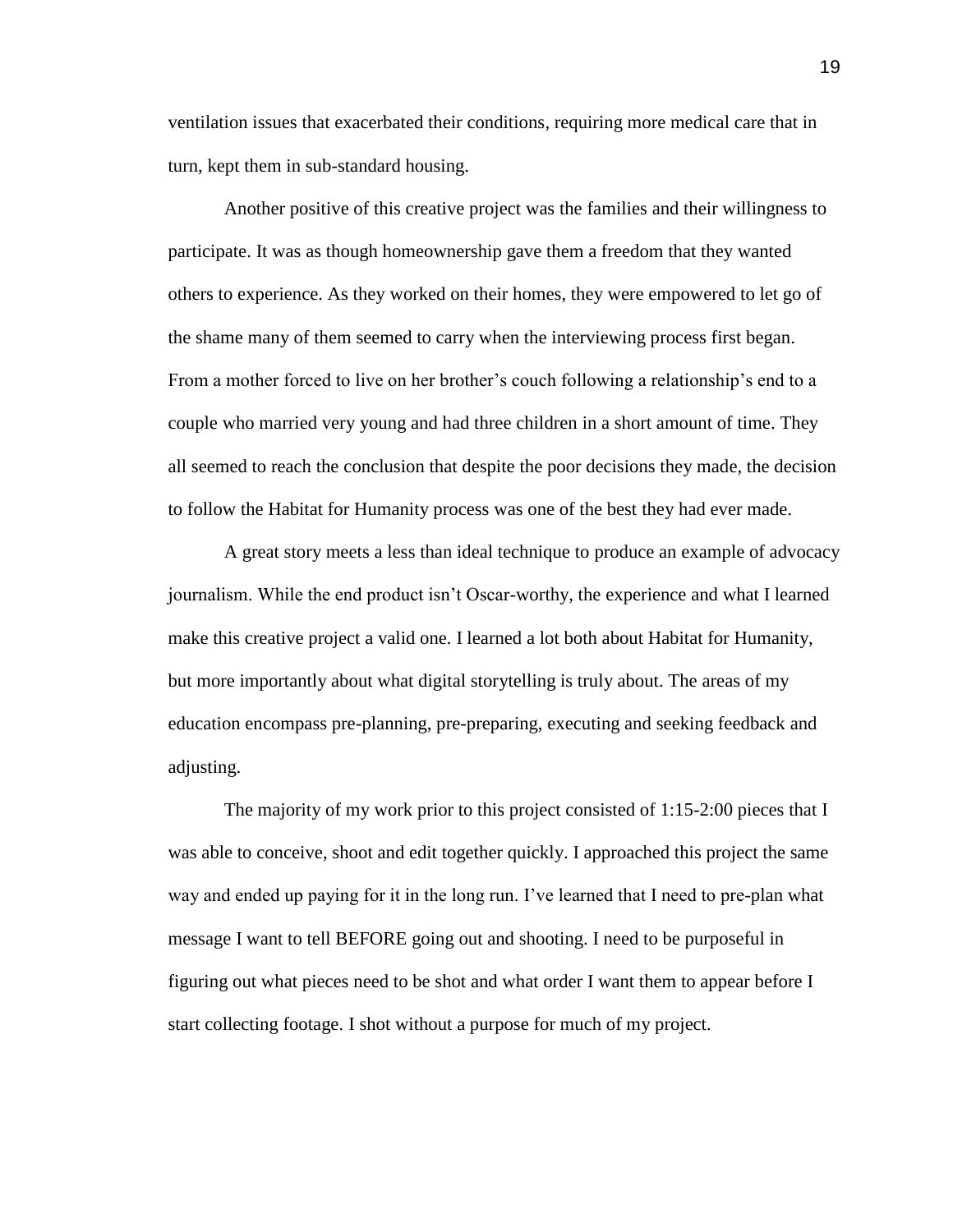Pre-planning should also include pre-planning interviews. I was very guilty of just showing up and getting lucky on several of the interviews. I did pre-plan a few of them and those interviews I feel where more productive than the ones where I just grabbed someone and said "hey, can I ask you a few questions". As my project progressed, I began to realize I needed to have a goal with everything I was doing because I was wasting too much of my time collecting things I didn"t need while neglecting to collect the things I did need.

In the projects that I"ve begun post-creative project, I definitely see myself being more mindful of figuring out the who, what, why, where, when and how BEFORE beginning the project than I did with this creative project.

Pre-preparing may sound like a synonym for pre-planning, but it isn"t. Prepreparing refers to setting myself up for success technically speaking. I reserved equipment for a crucial interview but neglected to check it before leaving for the interview. When I went to shoot, I got a blue error screen and was unable to continue. I had to waste more than an hour driving back and forth to get a new camera. I was still able to get the interview but it had a negative impact on my credibility and my focus. I"ve learned to double-check that equipment is functioning properly before leaving equipment checkout instead of right before interviews.

Pre-preparing is also required even with working equipment. There were a few instances where I forgot to check the aspect ratio, where I forgot to white balance, where I forgot to adjust audio levels. Neglecting to do these things before shooting meant I had a lot of things to correct in post-production. It wasted a lot of time and caused a lot of frustration.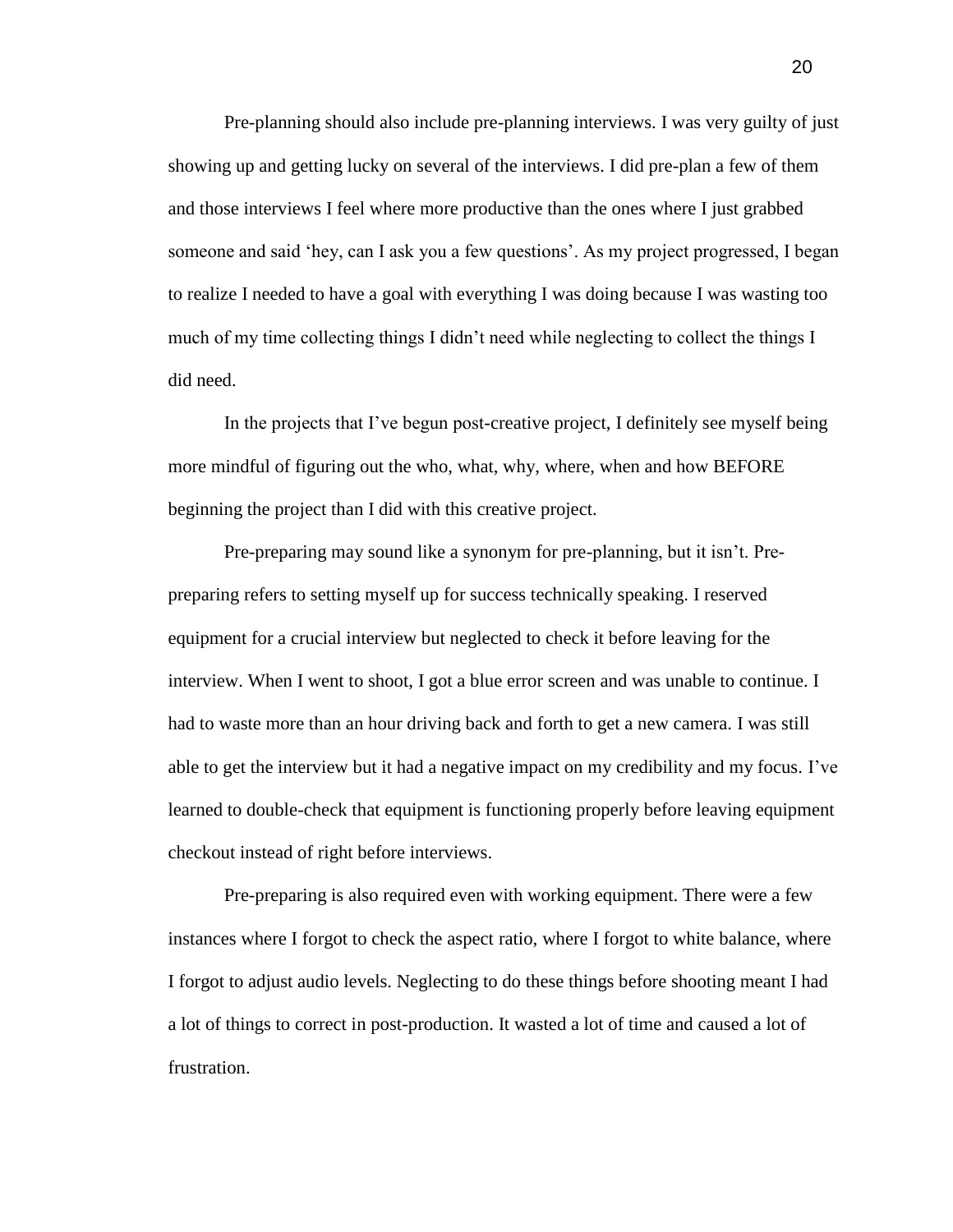I also neglected to pre-plan footage sequences that could be used to cover video. This meant I had several sequences of just medium and tight and not wide, medium and tight. It also meant I struggled to cover many parts of the project. I had to leave talking heads up longer than I wanted to in some instances simply because I ran out of footage. If I had been more purposeful, if I had let the camera linger on record mode, and if I had the technical aspects correct I would have had a lot more to work with than I did.

Another area where I grew because of my mistakes was in the execution of the project. Execution here refers to post-production. Because I made mistakes, I was forced to learn the ins and outs of Final Cut Pro trying to sweeten my footage. I learned about audio filters, video filters, motion and graphics. It was not a pleasant experience but I feel more prepared should I have another instance of negligence in pre-planning and prepreparing.

I also learned how to use Soundtrack Pro. While I am no master, I at least know how to apply different filters that Final Cut Pro doesn"t have.

I have learned not to shoot and shoot and shoot hours and hours of footage and THEN digitize. Digitizing more than an hour at a time is a painful, mind-numbing task. Digitizing immediately after a shoot better allows you to know what you have, correct the mistakes you made the next time you go out and be able to edit everything together at once.

If I could go back in time, I would seek more feedback from my committee. If I had done that more, I think I probably would have had less mistakes and greater improvements.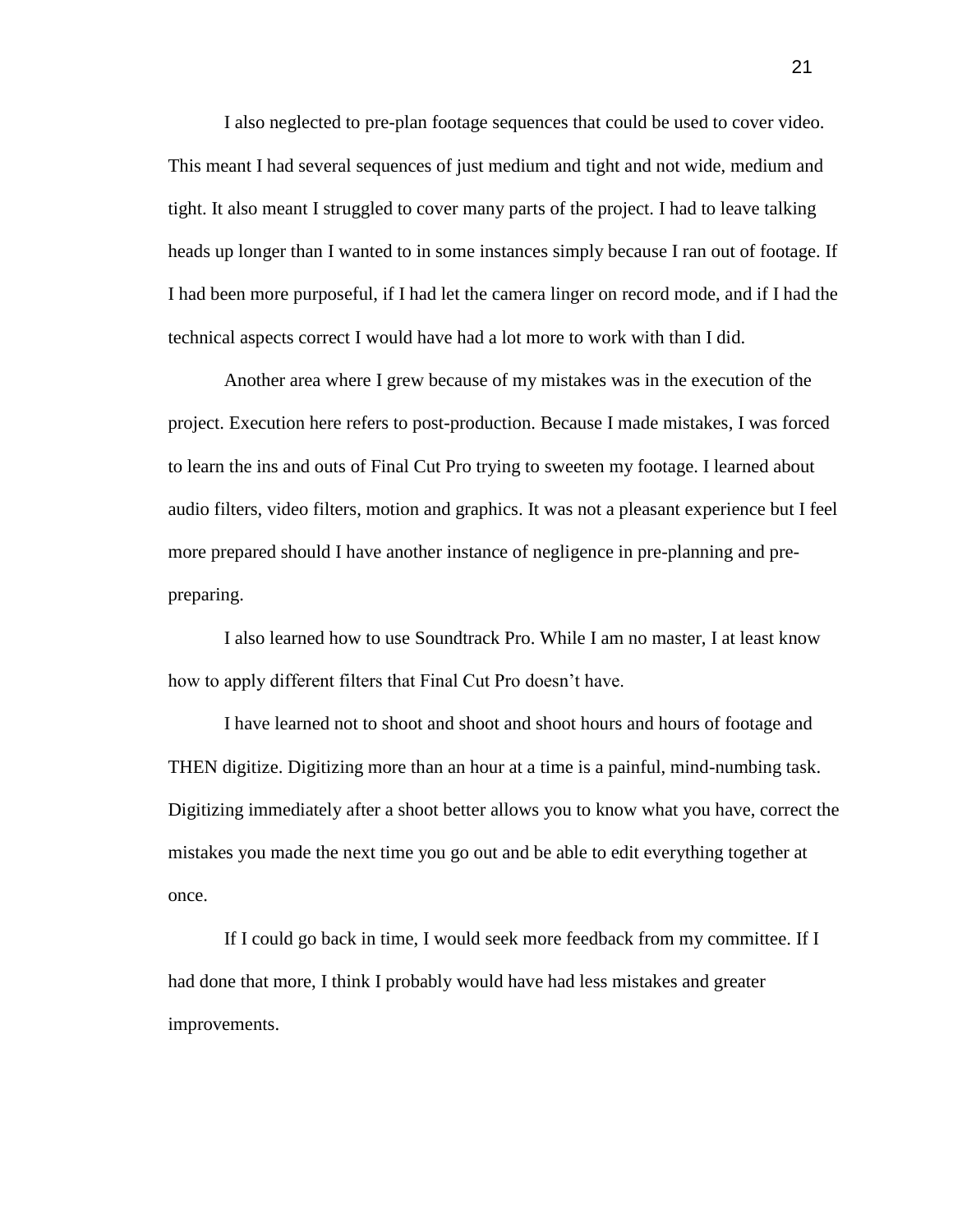Should another student or another advocacy journalist wish further study on this topic, I would recommend developing a game plan before touching equipment, organizing a team to accomplish such a feat, handling tasks as they present themselves and moving publication online.

I wish I could have extended this project to include online publication as I feel that is where the industry is moving, but there has not been as much research done in regards to nonprofits, yet. Following this story online and seeing the amount of volunteers, homeowners and money that comes following such publication would really be interesting. A study such as that would help practitioners quantify the merit of coupling digital storytelling and advocacy journalism.

This study could also be furthered in individual Habitat for Humanity affiliates. Capturing each affiliate"s unique histories, challenges and accomplishments would be a worthwhile task as technology continues to change. It could even present interesting comparisons between different countries and time periods of Habitat for Humanity as a whole.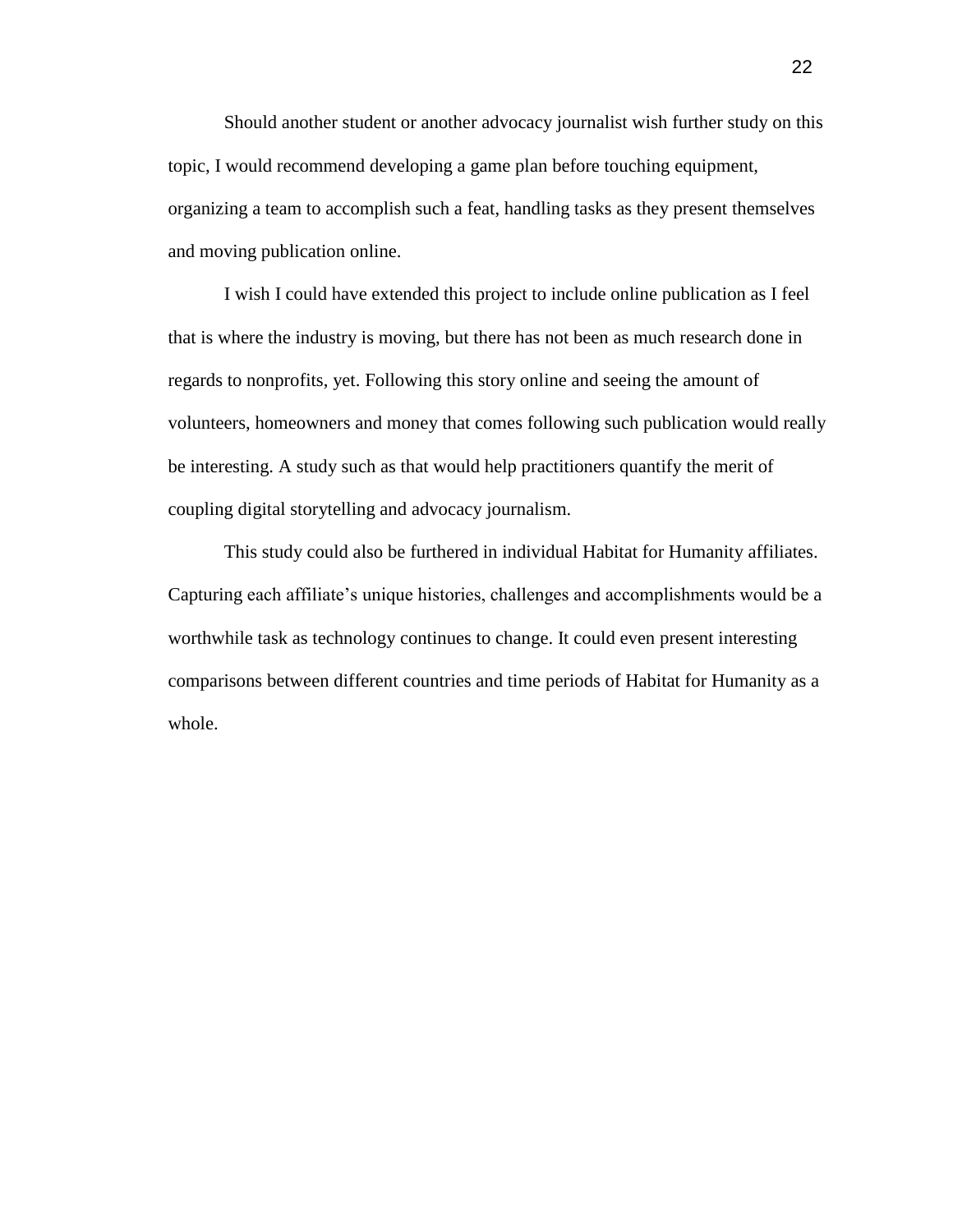#### **FINAL OVERVIEW**

Should I ever be asked if I can conceptualize, produce, execute and publish a story digitally ever again, I will be able to confidently answer in the affirmative because of this creative project. The goal was to create a compelling story with a beginning, middle and end using digital tools for digital transmission. I have successfully accomplished this goal and met this definition of digital storytelling.

Habitat for Humanity of Madison County now has a tool that will help them tell their story in a way that captures the minds, hearts and hopefully the support of its audience because of this project. Ball State University will be able to use this project as yet another example of a student using the tools available to tell a story digitally. Advocacy journalism will be able to use this project as an example of a journalist taking a biased, yet transparent, focus to highlight a very real issue that exists in that journalist"s community.

While this creative project did not mirror the technical genius of say an awardwinning film, it did mirror the hallmarks of an effective advocacy story. It has research, emotion and a call to action.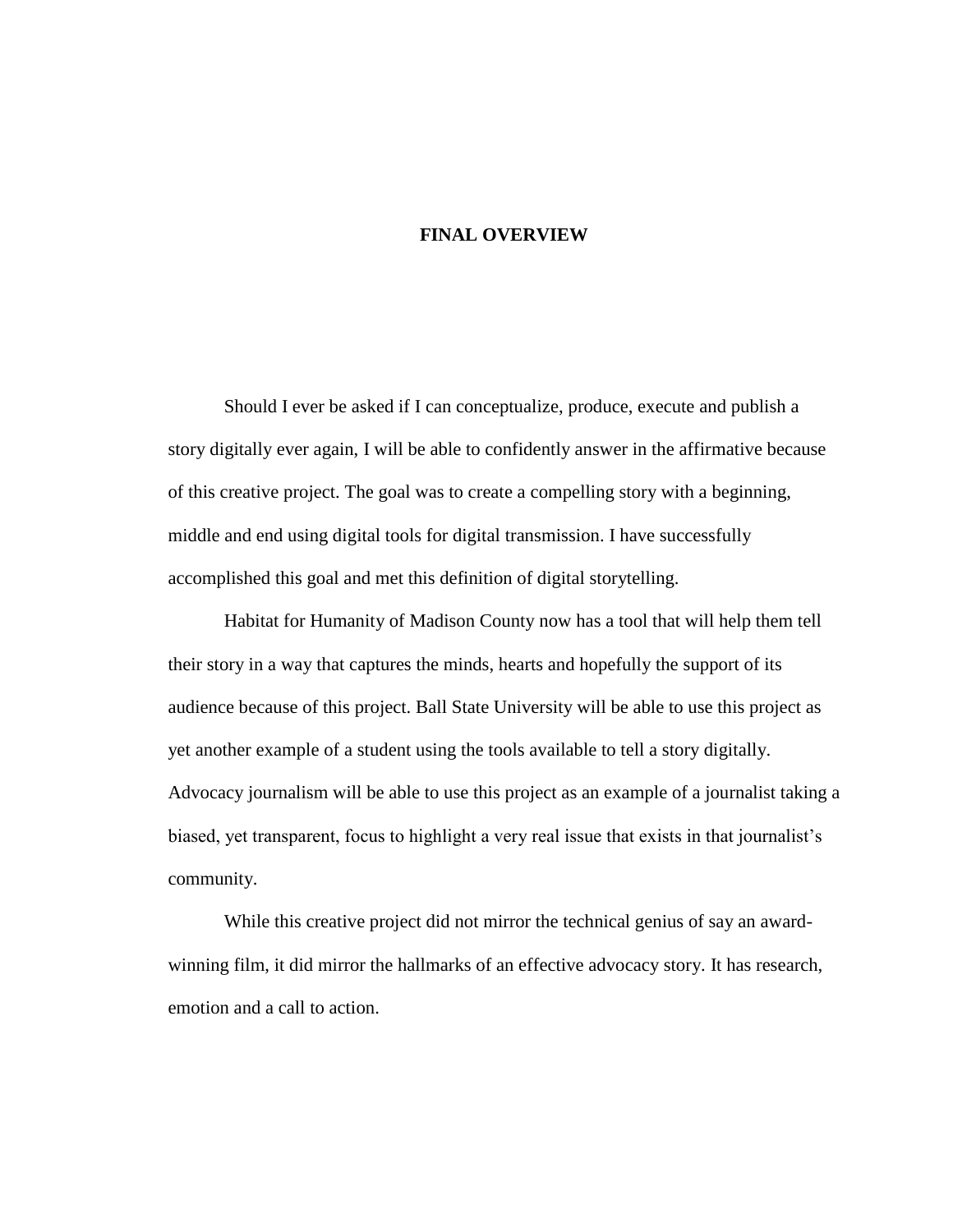This project helped me learn what it means to learn. I will never know all there is to know about digital storytelling both from a technological and from a basic storytelling standpoint, but I have been taught how to continue to learn and more importantly, to desire to continue to learn.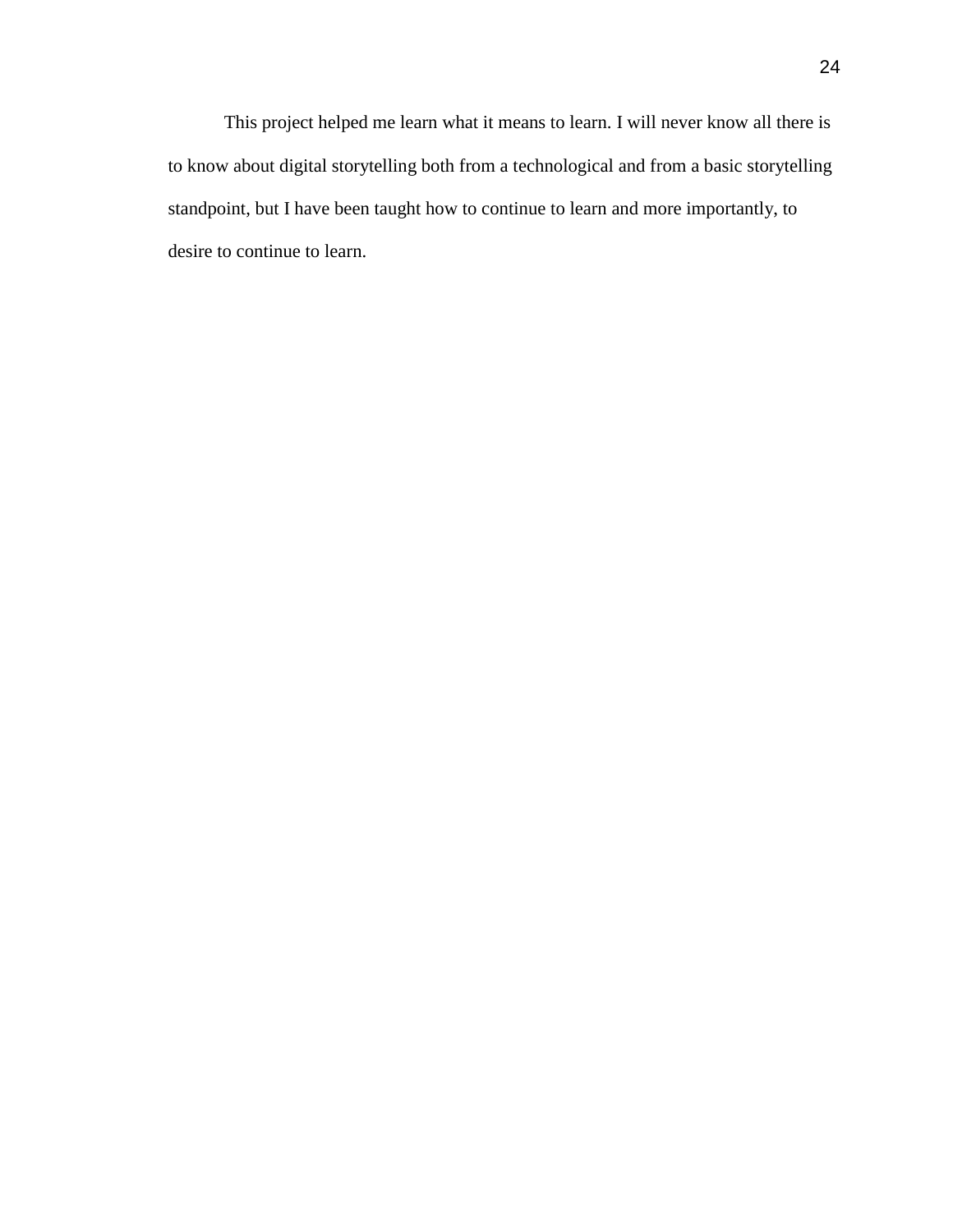#### **REFERENCES**

Advocacy journalism. 2011. In *Merriam-Webster.com.* Retrieved August 3, 2011, from <http://www.merriam-webster.com/dictionary/journalism?show=1&t=1312439511>

Curtis, A. . (2011). *The seven news values held by news media gatekeepers.* Retrieved from<http://www.uncp.edu/home/acurtis/Courses/ResourcesForCourses/NewsValues.html>

Driscoll, J. (2010). *Handbook for citizen journalists*. Retrieved from http://www.citizenjournalistnow.com/

Dvorak, J. (2006). The folly of citizen journalism. *PC Magazine*, Retrieved from <http://www.pcmag.com/article2/0,2817,2018636,00.asp>

Glaser, R. (1984). The role of knowledge. *American Psychologist*, *39*, 93-104.

Habitat. (2011). *Habitat for Humanity fact sheet*. Retrieved from <http://www.habitat.org/how/factsheet.aspx>

Habitat. (2011). *Jimmy & Rosalyn carter and habitat for humanity*. Retrieved from <http://www.habitat.org/how/carter.aspx>

Johnson, P. (2007, March 6). *More reporters embrace an advocacy role.* USA Today, Retrieved from [http://www.usatoday.com/life/television/news/2007-03-05-social](http://www.usatoday.com/life/television/news/2007-03-05-social-journalism_N.htm)[journalism\\_N.htm](http://www.usatoday.com/life/television/news/2007-03-05-social-journalism_N.htm)

Journalism. 2011. In *Merriam-Webster.com.* Retrieved August 3, 2011, from <http://www.merriam-webster.com/dictionary/journalism>

Overholser, G., & Jamieson, K. (2005). *The press*. (pp. 170). Oxford, NY: Oxford University Press, Inc.

Panepento, P. ("n.d."). Telling moving stories. *The Chronicle of Philanthropy*, Retrieved from<http://65.36.195.157/print-article-telling-moving-stories.asp> Sterling, C. (2009). *Encyclopedia of Journalism*. (pp. 30-32). New York City, NY: MTM Publishing.

Tulloch, J.*, &* Lupton, D. *(*1997*).* Television, AIDS, and risk: A cultural studies approach to health communication*. St. Leonard's, Australia: Allen & Unwin.*

Wahl-Jorgensen, K, & Hanitzsch, T. (2009). *The Handbook of Journalism Studies*. (pp. 299). New York, NY: Rutledge.

Wasseluk, M. (2011, May 11). Why nonprofits need video [Web log message]. Retrieved from<http://communitymediaworkshop.org/npcommunicator/?p=1306>